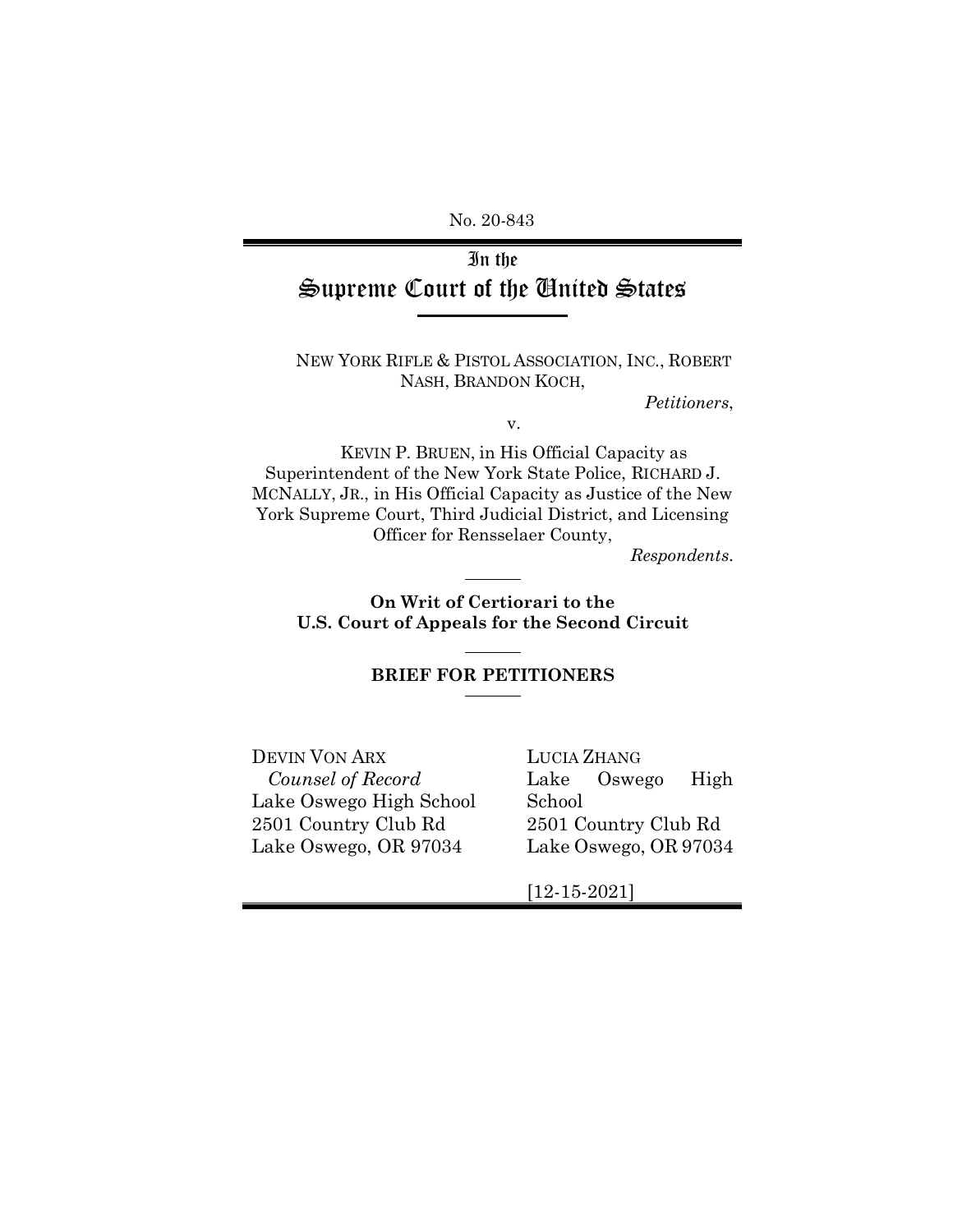# **QUESTION PRESENTED**

<span id="page-1-0"></span>Whether the State's denial of petitioners' applications for concealed-carry licenses for selfdefense violated the Second Amendment.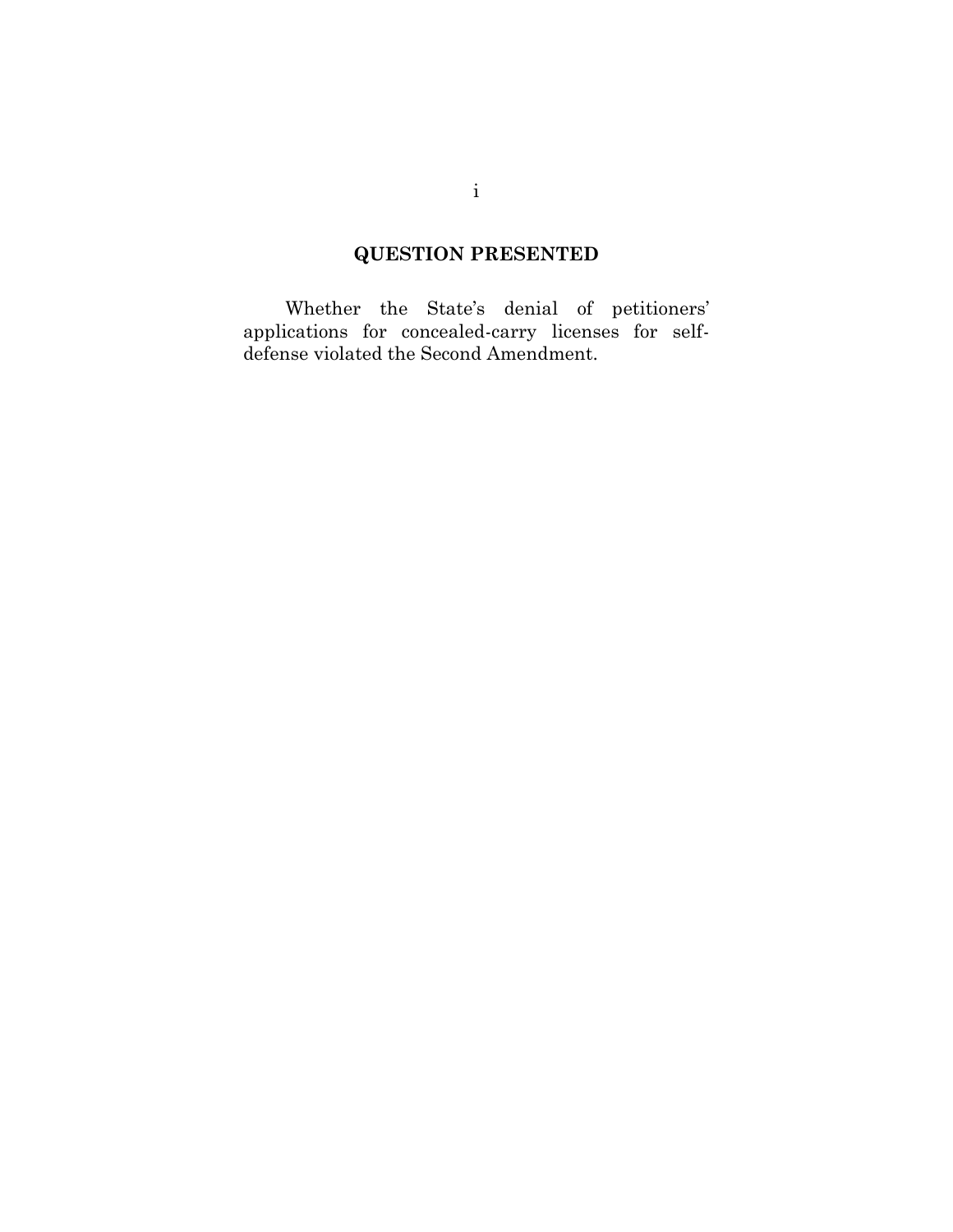# **TABLE OF CONTENTS**

<span id="page-2-0"></span>

| L.<br>The Second Amendment protects the right to<br>carry arms outside the home for self-defense5 |    |                                                                                                |  |  |  |
|---------------------------------------------------------------------------------------------------|----|------------------------------------------------------------------------------------------------|--|--|--|
|                                                                                                   | A. | The text of the Constitution protects the<br>individual right to carry arms outside the home.5 |  |  |  |
|                                                                                                   | B. | History and tradition validate the Second<br>Amendment's right to bear arms7                   |  |  |  |
|                                                                                                   | C. | Precedent confirms the right to carry arms                                                     |  |  |  |
| П.                                                                                                |    | New York's regulations on concealed carry<br>violate the Second Amendment12                    |  |  |  |
|                                                                                                   |    | III. New York's licensing procedure is                                                         |  |  |  |
|                                                                                                   |    |                                                                                                |  |  |  |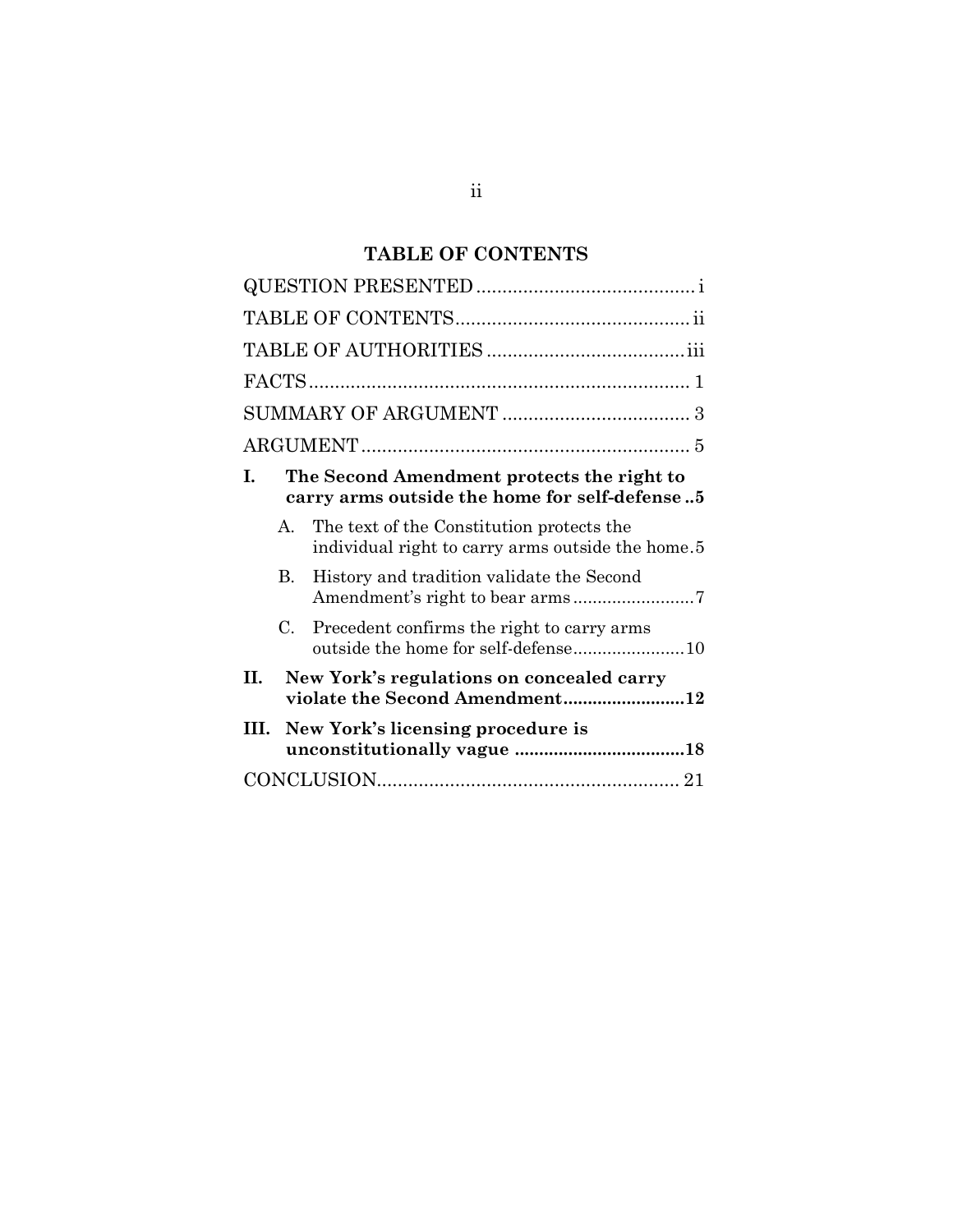### **TABLE OF AUTHORITIES**

### <span id="page-3-0"></span>**Cases**

*Andrews v. State,* 50 Tenn. (3 Heisk.) 165 (1871) *Bernstein v. Police Dep't of City of New York,* 85 A.D.2d 574 (N.Y. App. Div. 1981) *Bush v. Gore,* 531 U.S. 98 (2000) *Caetano v. Massachusetts,* 577 U.S. 411 (2016) *Cooper v. Mayor of Savannah,* 4 Ga. 68 (1848) *District of Columbia v. Heller*, 554 U.S. 570 (2008) *FCC v. Fox Television Stations, Inc,* 556 U.S. 502 (2009) *In re O'Connor*, 585 N.Y.S.2d 1000, 1003 *Kachalsky v. City of Westchester,* 701 F.3d 81 (2d Cir. 2012) *Loving v. Virginia*, 388 U.S. 1 (1967) *Martinek v. Kerik, 743 N.Y.S.2d 80,. 81 (N.Y. App. Div. 2002) McDonald v. Chicago,*

561 U.S. 742 (2010)

*Muscarello v. United States,* 524 U.S. 125 (1998)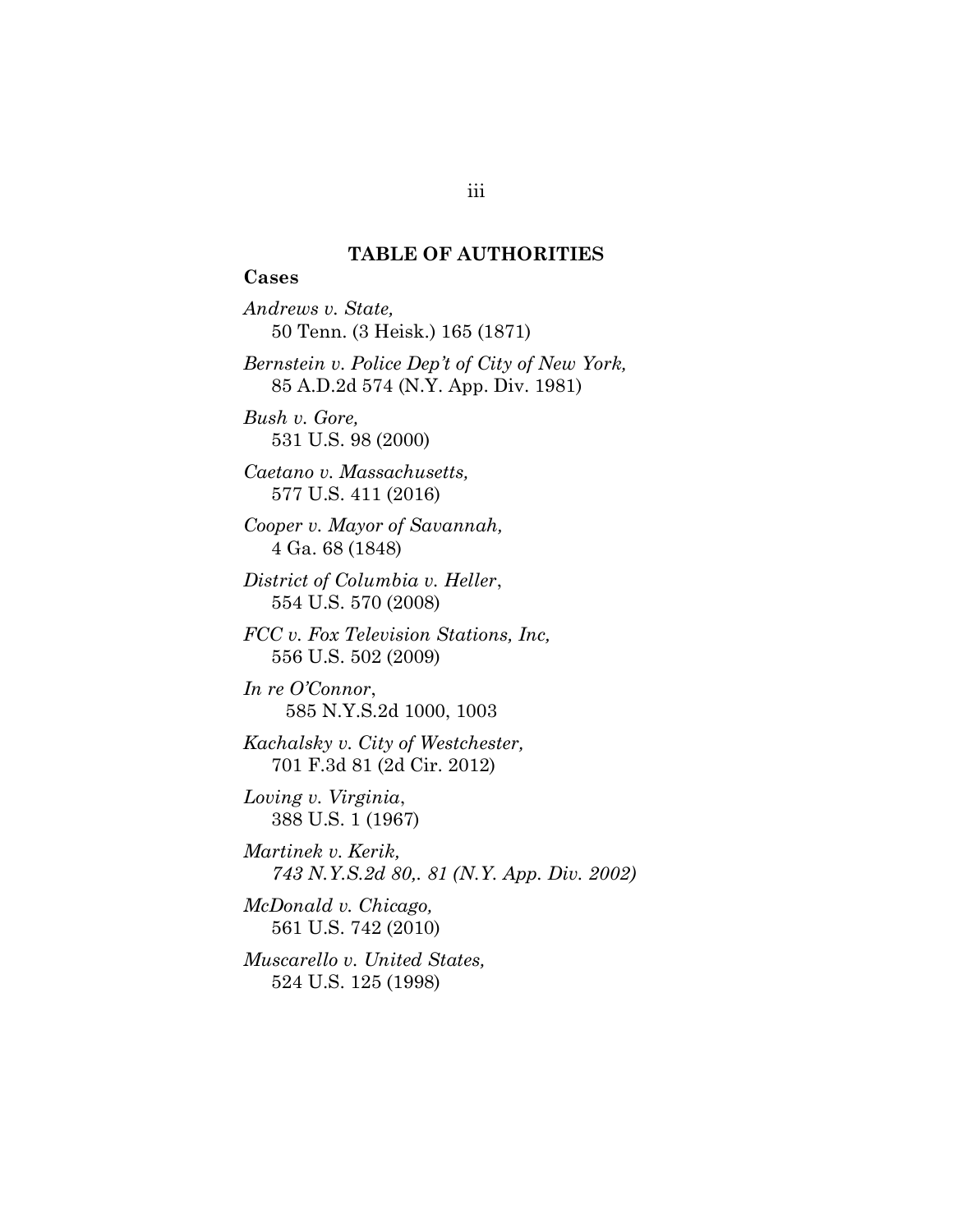*Obergefell v. Hodges,* 576 U.S. 644 (2015) *Reed v. Reed,* 404 U.S. 71 (1971) *State v. Chandler,* 5 La. App. 489 (1850) *State v. Kerner,* 181 N.C. 574, 107 S.E. 222 (1921) *State v. Newsom,* 27 N.C. 250 (N.C. 1844) *State v. Reid,* 66 Wn.2d. 243 (1965) *State v. Rosenthal,* 75 Vt. 295, 55 A. 610 (1903) *State v. Shelby,* 90 Mo. 302, 2 S.W. 468 (1886) *Theurer v. Safir,* 254 A.D.2d 89 (N.Y. App. Div. 1998) *United States v. Miller,* 307 U.S. 174 (1939) *Ward v. Rock Against Racism,* 491 U.S. 781 (1989) *Waters v. State of Maryland,* 1 Gill 302 (Md. 1843) *Wilson v. State,* 33 Ark. 557, 34 Am. Rep. 52 (1878)

iv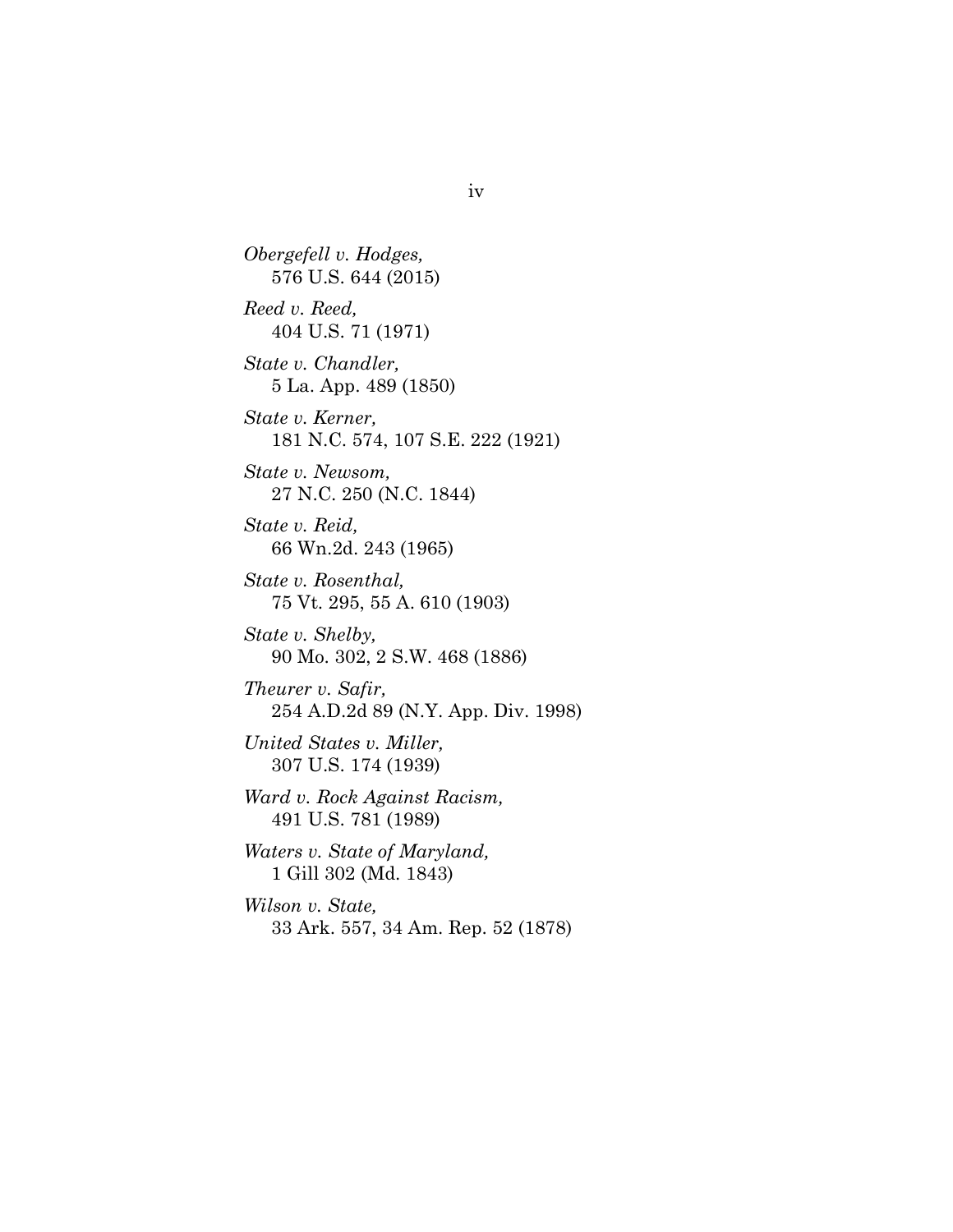#### **Constitutional Provisions**

U.S. Const. amend. II

U.S. Const. amend. XIV

#### **Statutes**

1 W. & M., c. 2, 7, in 3 Eng. Stat. at Large 441 (1689)

1328 Statute of Northampton, 2 Edw. 3 (Eng. 1328)

1739 S. Carolina Security Act (1739)

1865 Miss. Laws 165

1911 Laws of N.Y., ch. 195

Concealed Weapons, ALTA CAL. (S.F.), June 1, 1854, at 2

#### **Other Authorities**

Adam Winkler, "The Secret History of Guns," The Atlantic, (September 2011)

Community Preventive Services Task Force (est. 1996)

Concealed Weapons, ALTA CAL. (S.F.), (June 1, 1854)

John Lott, Crime Prevention Research Center, Congressional Testimony (2019)

John Lott, "More Guns, Less Crime," (2010)

New York Firearms Forum found at https://www.nyfirearms.com/

Noah Webster, American Dictionary of the English Language (1828)

*Priorities for Research to Reduce the Threat of Firearm-Related Violence*, the National Research Council (2021)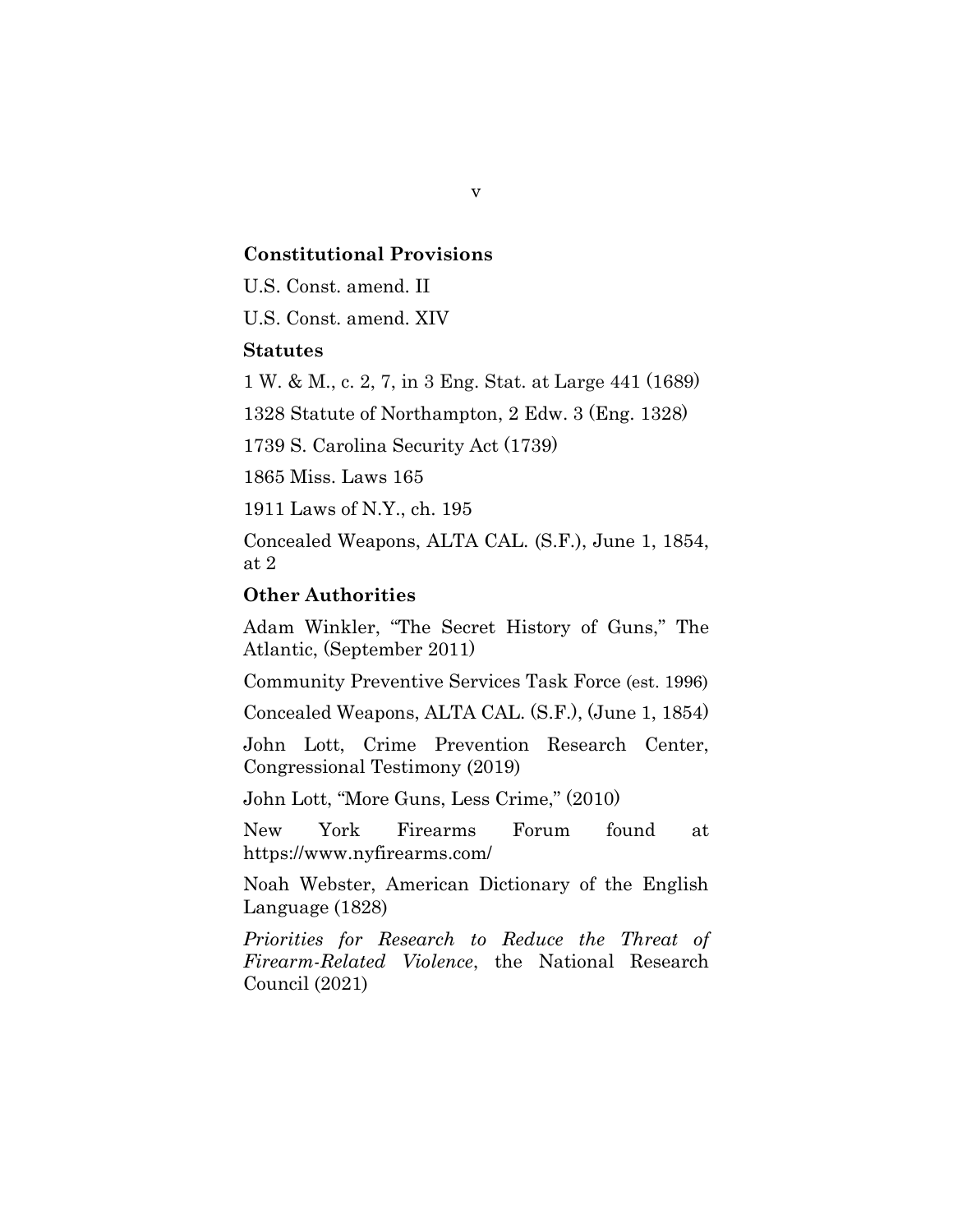Samuel Johnson, Dictionary of the English Language (4th ed. 1773)

Saul Cornell, The Right to Carry Firearms Outside the Home: Separating Historical Myths from Historical Realities, 39 FORDHAM URB. L.J. 1695, 1719-26 (2012)

The Violence Policy Center found at https://vpc.org/

Uniform Crime Reports from the FBI (1994) found at https://ucr.fbi.gov/crime-in-the-u.s/1995

William Blackstone, Commentaries on the Laws of England (1765)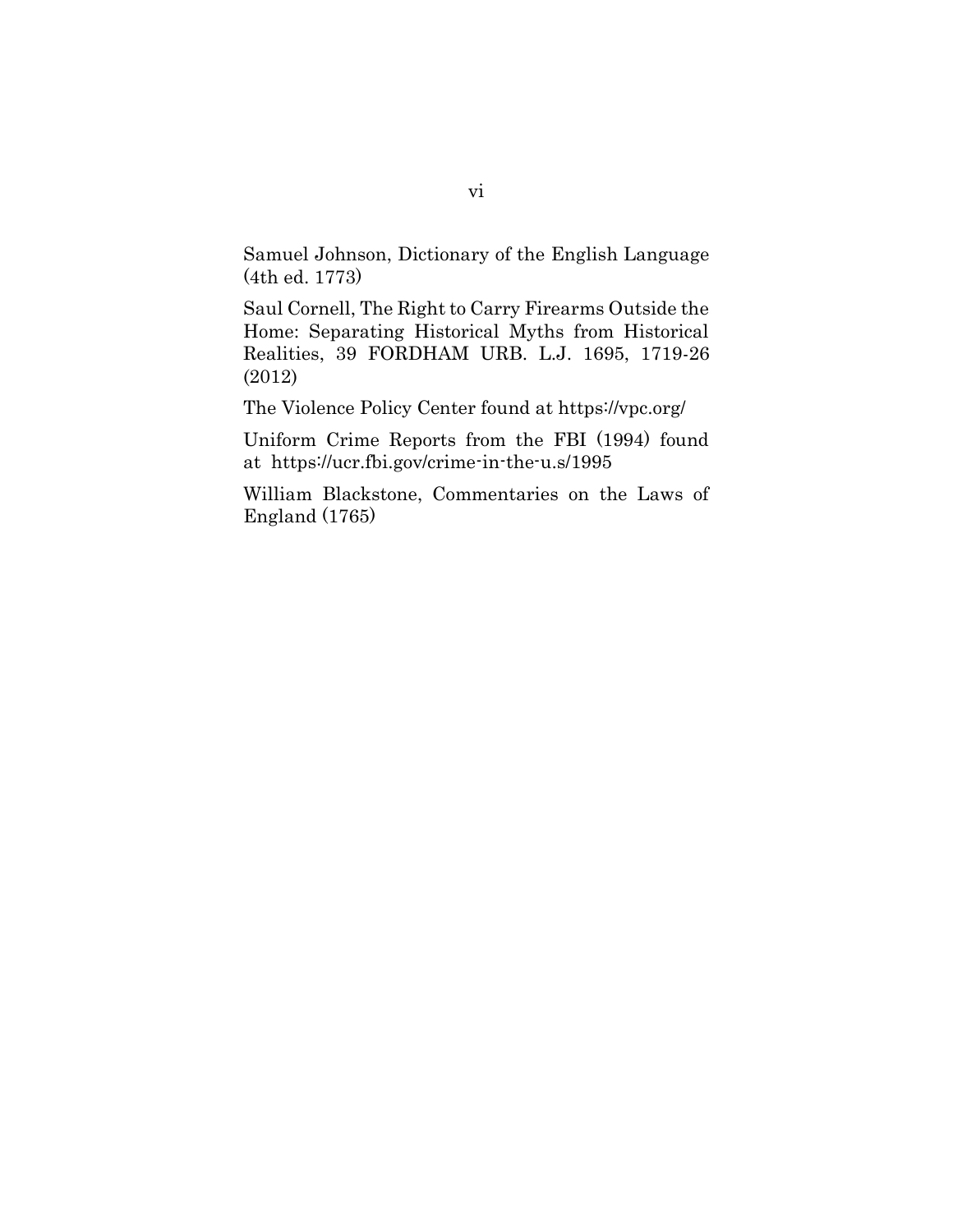#### **FACTS**

<span id="page-7-0"></span>New York enacted the Sullivan Act in 1911. The law states that to obtain a handgun permit, the applicant must "demonstrate a special need for selfprotection distinguishable from that of the general community or of persons engaged in the same profession."

In September of 2014, Robert Nash and Brendan Koch of New York separately applied for a concealed carry permit, and both were denied.

Robert Nash cited a number of recent robberies in his neighborhood in Rensselaer County and his completion of an advanced firearms safety course as his "special need for self-protection." Despite this, he was granted a permit to carry a concealed gun only for hunting purposes. The licensing official, Richard J. McNally, Jr., wrote to Nash, saying, "I emphasize that the restrictions are intended to prohibit you from carrying concealed in any location typically open to and frequented by the general public." Nash had nonresident concealed-carry permits in four states that effectively permitted him to carry a gun in thirtythree states.

Brendan Koch also lived in Rensselaer County. He cited his experience in safely handling firearms and the completion of various firearms safety courses as his "need for self-protection." Like Nash, he was denied an unrestricted license. He was only granted a permit "to carry concealed for purposes of off road backcountry, outdoor activities similar to hunting, for example fishing, hiking and camping. And you may also carry to and from work" by McNally, the licensing officer.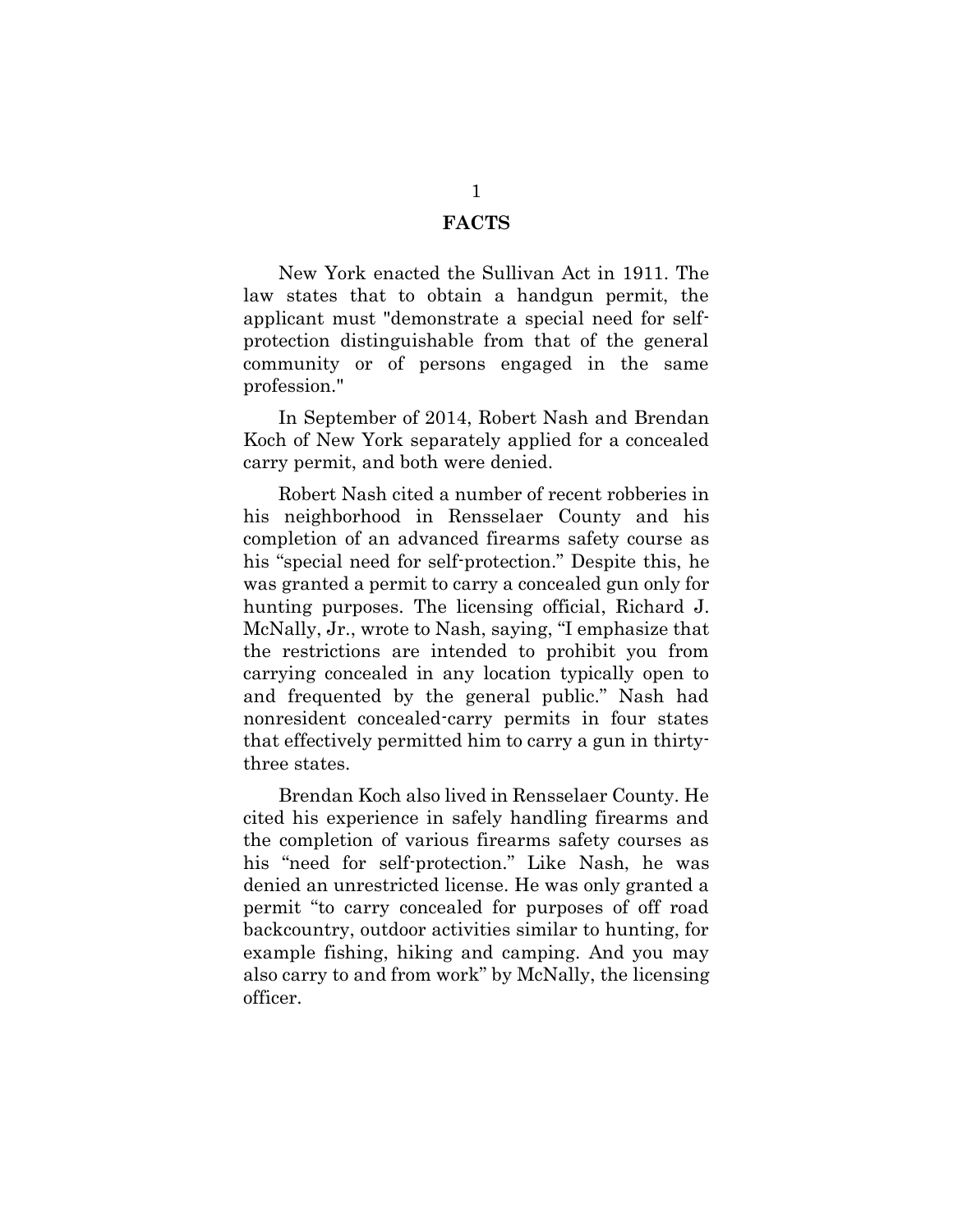Koch and Nash are both members of the New York State Rifle and Pistol Association. Upon being denied unrestricted carry permits, the New York State Rifle and Pistol Association, Nash, and Koch brought a suit against the superintendent of the New York State Police, Beach, and his successor Bruen, as well as Justice McNally, the licensing officer. The District Court of the Northern District of New York dismissed the case. The New York State Rifle and Pistol Association, Nash, and Koch then appealed the case to the United States Court of Appeals for the Second Circuit, where the District Court ruling was affirmed.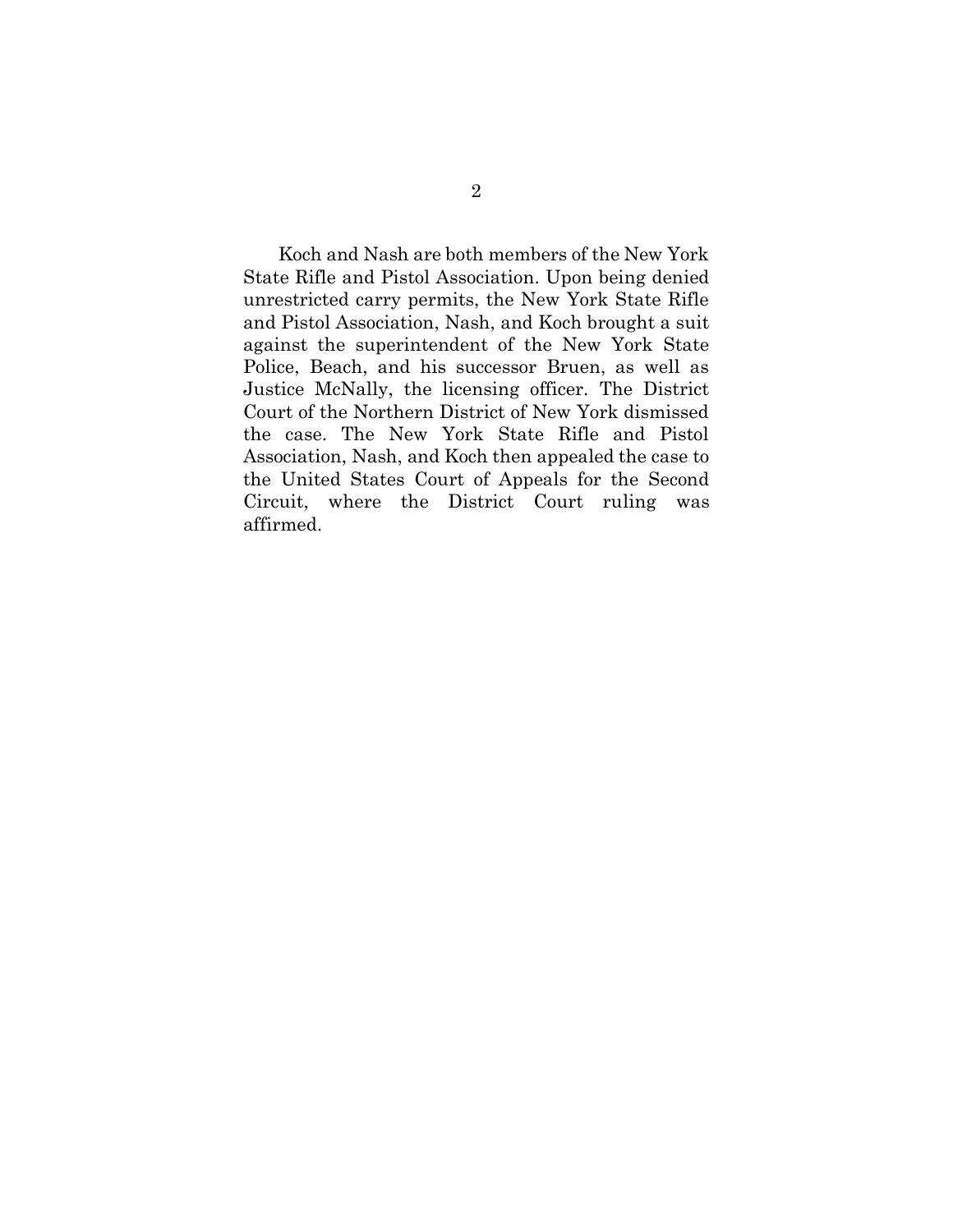#### **SUMMARY OF ARGUMENT**

<span id="page-9-0"></span>The text of the Second Amendment, along with history, tradition, and precedent, protect the right to keep and bear arms outside of the home for selfdefense.

District of Columbia v. Heller recognizes that the text of the Second Amendment establishes an individual right to not only "keep" arms but to also "bear" them for "the core lawful purpose of selfdefense." Such a right dates back to the English Bill of Rights and The Blackstone Doctrines, which influenced the creation of the United States Constitution. Previous Supreme Court cases such as United States v. Miller, District of Columbia v. Heller, McDonald v. Chicago, and Caetano v. Massachusetts reaffirm the right to self-defense as central to the Second Amendment and conclude that citizens must be allowed to carry arms for "traditionally lawful purposes." Carrying a handgun outside the home for self-defense is well within tradition.

Although Heller did not establish a level of scrutiny to evaluate Second Amendment restrictions under, the Court ruled out rational-basis review. However, the Sullivan Act fails under both strict and intermediate scrutiny because the New York government has failed to provide proof that their licensing law is "narrowly tailored" or "substantially related" to achieving their objective of increasing public safety.

Further, the Sullivan Act is both vague and subject to arbitrary enforcement. As a result, both the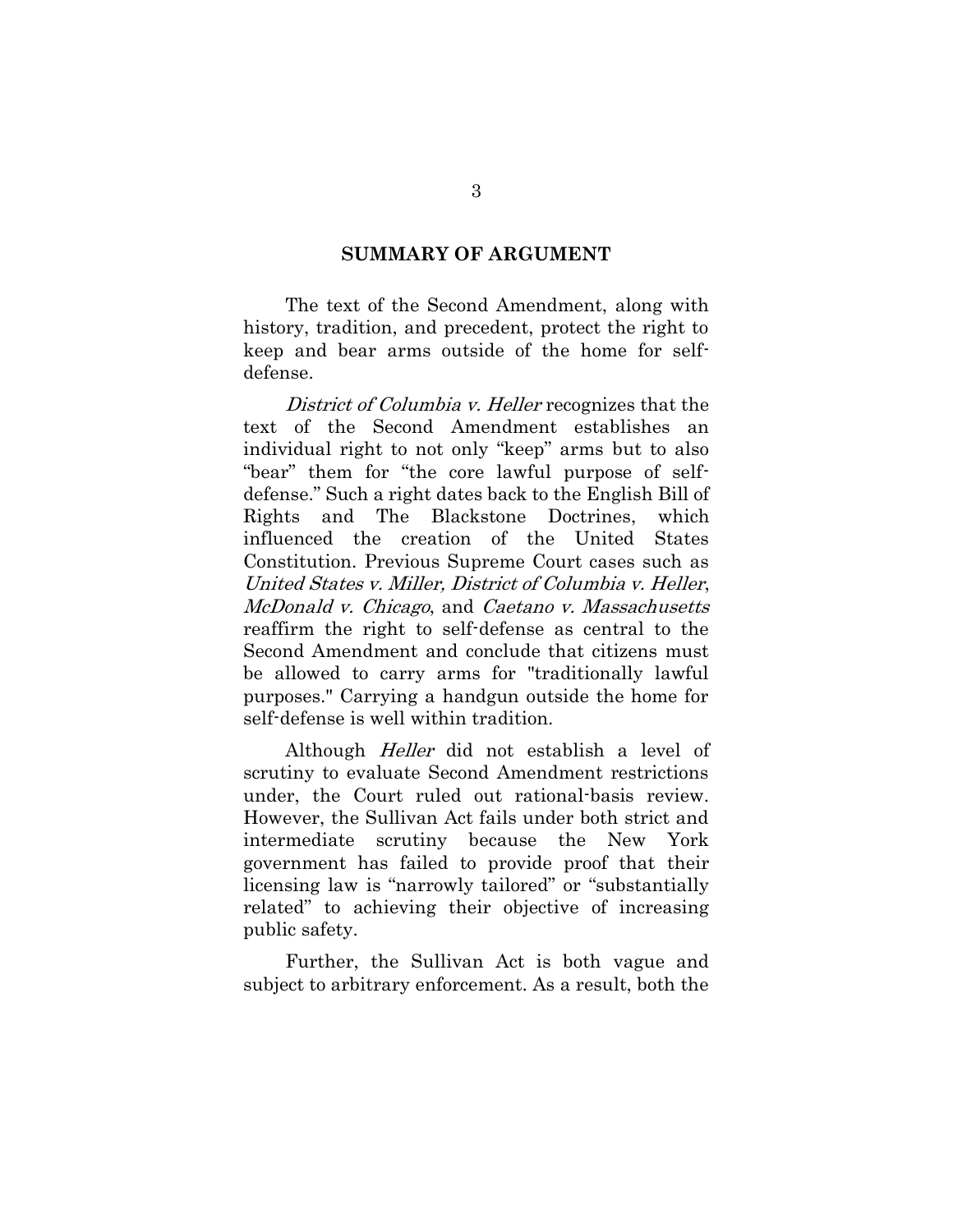Vagueness Doctrine and the Fourteenth Amendment's Equal Protection Clause should cause the law to be revoked. A law that is unequally applied is prima facie an unjust and unenforceable law.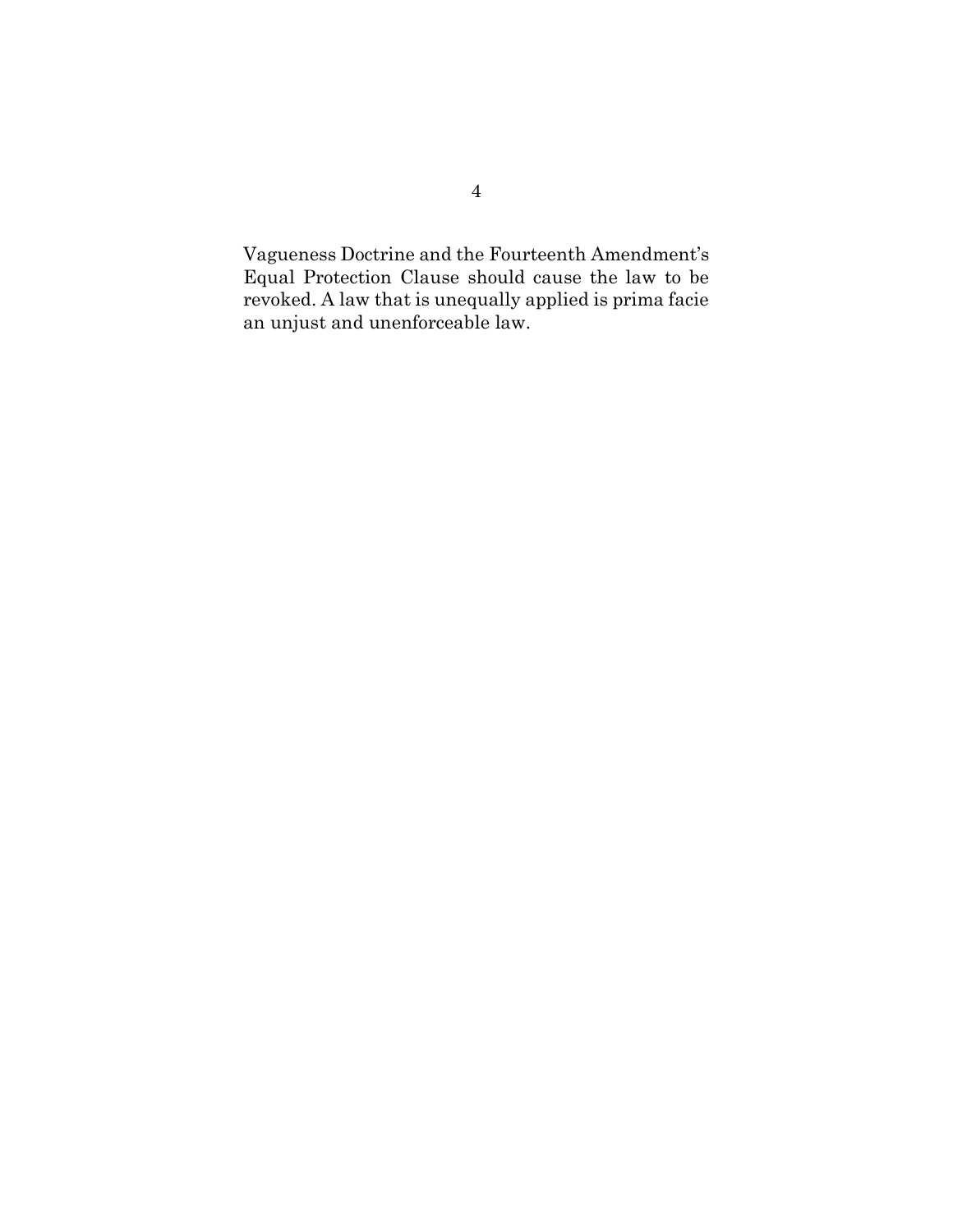#### **ARGUMENT**

## <span id="page-11-1"></span><span id="page-11-0"></span>**I. The Second Amendment protects the right to carry arms outside the home for selfdefense**

### <span id="page-11-2"></span>**A. The text of the Constitution protects the individual right to carry arms outside the home**

The Second Amendment states, "A well regulated Militia, being necessary to the security of a free State, the right of the people to keep and bear Arms, shall not be infringed." U.S. Const. amend. II. To interpret the meaning of the text, the Court is guided by the principle that "[t]he Constitution was written to be understood by the voters," and "its words and phrases were used in their normal and ordinary as distinguished from technical meaning." District of Columbia v. Heller, 554 U.S. 570 (2008). Thus, we will look at the text of the Constitution through a similar lens.

In the operative clause, we focus on the phrase "keep and bear Arms," which protects two different rights: "keep" and "bear." Before we get into the distinction between these two verbs, however, we need to define "Arms." The 1773 edition of Samuel Johnson's dictionary defines "arms" as "weapons of offence, or armour of defence." Samuel Johnson, *Dictionary of the English Language* 161 (4<sup>th</sup> ed. 1773) (reprinted 1978), *cited in Heller*, 554 U.S. 570 (2008). Such a definition holds true today. Therefore, the category of "Arms" protected by the Second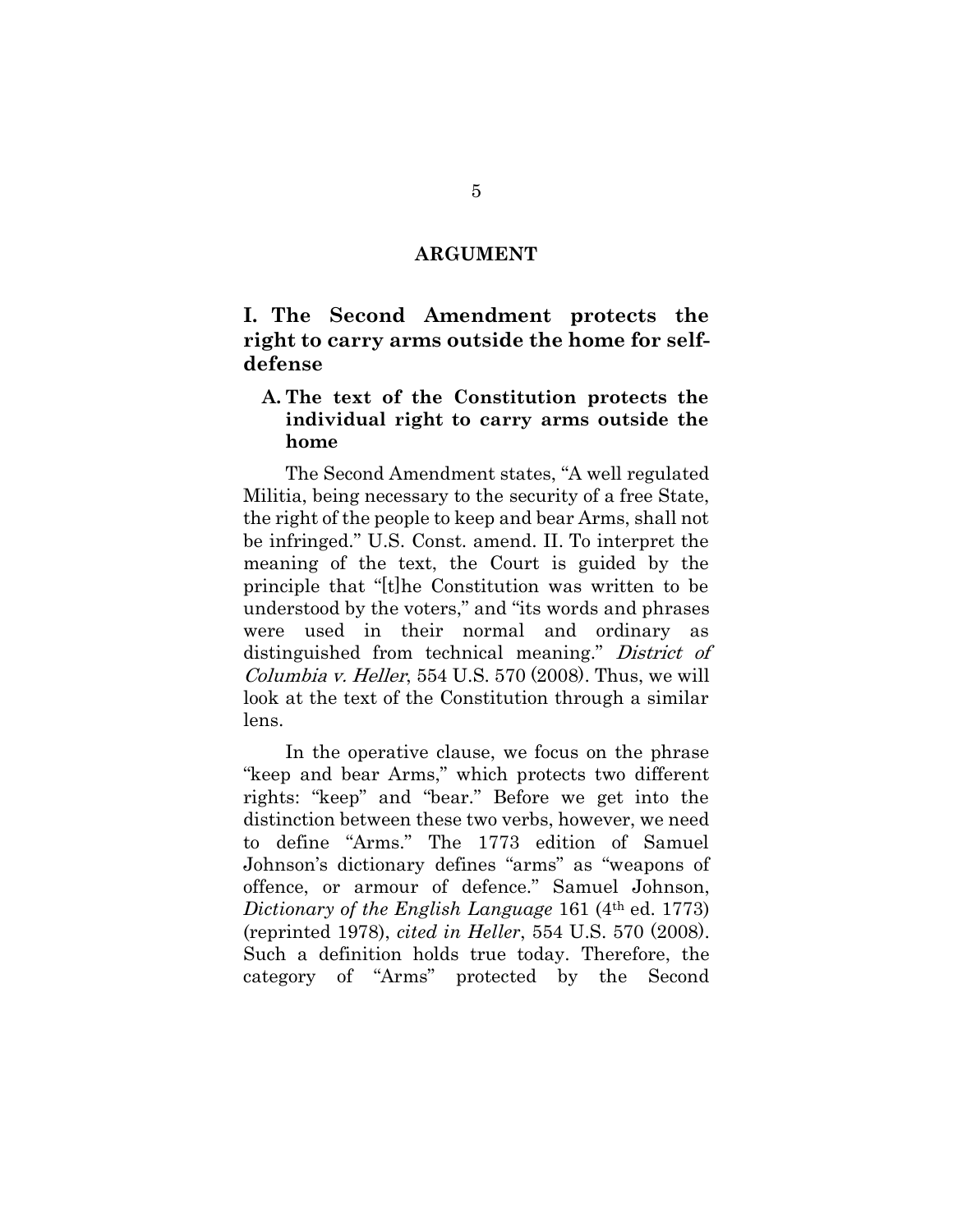Amendment naturally contains handguns, the most popular gun owned in America.

Samuel Johnson defined "keep" as "[t]o retain; not to lose," and "[t]o have in custody." Samuel Johnson, *Dictionary of the English Language* 161 (4th ed. 1773) (reprinted 1978), *cited in Heller*, 554 U.S. 570 (2008). Heller concludes that "keep arms" was "simply a common way of referring to possessing arms, for militiamen *and everyone else*." 554 U.S. 570 (2008).

Contrastingly, "to bear" means "to carry." Such a definition is consistent with Samuel Johnson's dictionary that defines "[b]ear" as "[to] carry…[s]o we say, to *bear* arms in a coat." Samuel Johnson, *Dictionary of the English Language* 161 (4th ed. 1773) (reprinted 1978), *cited in Heller*, 554 U.S. 570 (2008). Additionally, Noah Webster, in the *American Dictionary of the English Language* (1828), defined "[b]ear" as "[t]o wear…to bear arms in a coat." Justice Ginsburg wrote in *Muscarello v. United States* that the "most familiar meaning" of "bear" is to "wear, bear, or carry…upon the person or in the clothing or in a pocket, for the purpose…of being armed and ready for offensive or defensive action in a case of conflict with another person." 524 U. S. 125 (1998) (Ginsburg, J., dissenting). Combining "bear" with "arms" has "a meaning that refers to carrying for a particular purpose—confrontation." Heller, 554 U.S. 570 (2008).

The comparison to a "coat" and citing the purpose of carrying arms to be "confrontation" indicate that the Second Amendment protects the right to carry arms outside the home. A "coat" is typically worn outdoors, and "confrontation" is not limited to within the home.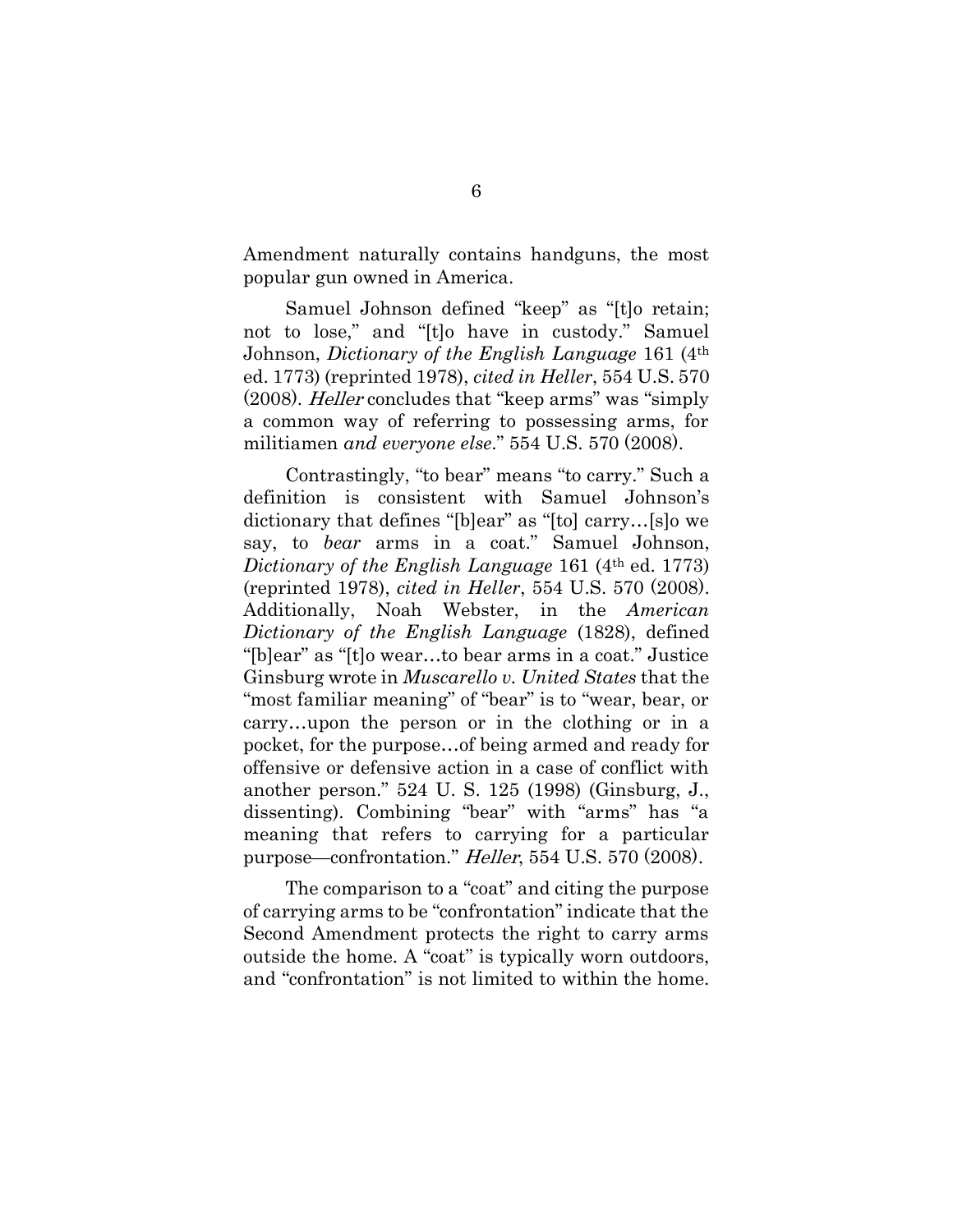If "keep" means a right limited to within the home, it would have been redundant for the Framers to include a right to "bear arms" that was also limited to within the home. Therefore, the Second Amendment right to carry arms for self-defense clearly extends beyond the home, and confining the right to within the home would conflict directly with the text.

The prefatory clause of the Second Amendment states, "A well regulated Militia, being necessary to the security of a free State." U.S. Const. amend. II. Although it references the militia, the Second Amendment right is still an individual right that does not "not only exercised through participation in some corporate body." Heller, 554 U.S. 570 (2008). Additionally, *Heller* writes that "it is...entirely sensible that the Second Amendment's prefatory clause announces the purpose for which the right was codified: to prevent the elimination of the militia." 554 U.S. 570 (2008).

Thus, considering both the prefatory clause and operative clause, the Second Amendment secures the right to carry arms outside the home for self-defense.

### <span id="page-13-0"></span>**B. History and tradition validate the Second Amendment's right to bear arms**

The right to bear arms outside the home has a long history that predates the Constitution. It originates in Article VII of the English Bill of Rights that proclaims, "the subjects which are Protestants may have arms for their defence suitable to their conditions and as allowed by law." *Heller*, 554 U.S. 570 (2008) (quoting 1 W. & M., ch. 2, §7, in 3 Eng. Stat. at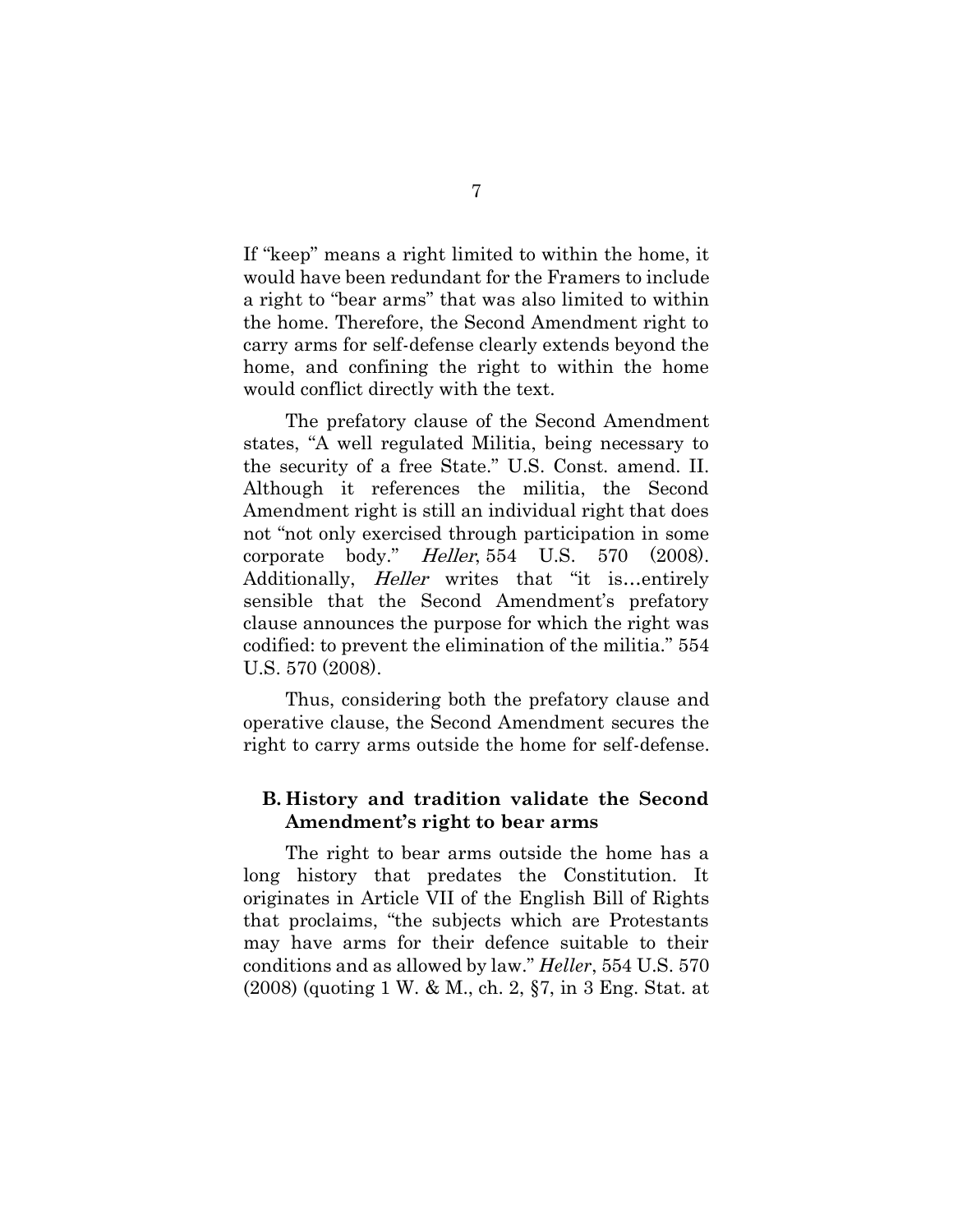Large 441). The right was strengthened by Sir William Blackstone in his *Commentaries on the Law of England* (1765) who wrote that one of the key rights of subjects was "that of having arms for their defence, suitable to their condition or degree, and such as are allowed law." William Blackstone, *Commentaries on the Laws of England* 139-40 (1765). The right to selfprotection was not created during the writing of the American Constitution—it is a right that has been long understood and respected.

The Founding Fathers did not rely solely on British law and philosophy as the underpinnings of the Second Amendment. The colonies had a long history of gun rights to build upon. For example, the 1739 South Carolina Security Act mandated that white planter class males would carry muskets to church on Sundays. While this law was discriminatory in the extreme, the idea that self-defense needs superseded even sacred spaces is important to the understanding of the precedents going into the Second Amendment.

We acknowledge that the right to bear arms has always been subject to some limitations. The Statute of Northampton from 1328 is the first example of weapons limitation, stating that nobody "except the King's servants in his presence" will "go nor ride armed by night nor by day" in fairs, markets "nor in no part elsewhere." 1328 Statute of Northampton, 2 Edw. 3 (Eng. 1328). Even the English Bill of Rights limited its ownership of weapons to Protestants. However, over time, the importance of self-defense has overtaken the importance of limitations on who can carry arms. The Second Amendment specifies that the right to bear arms is for "the people," and there is no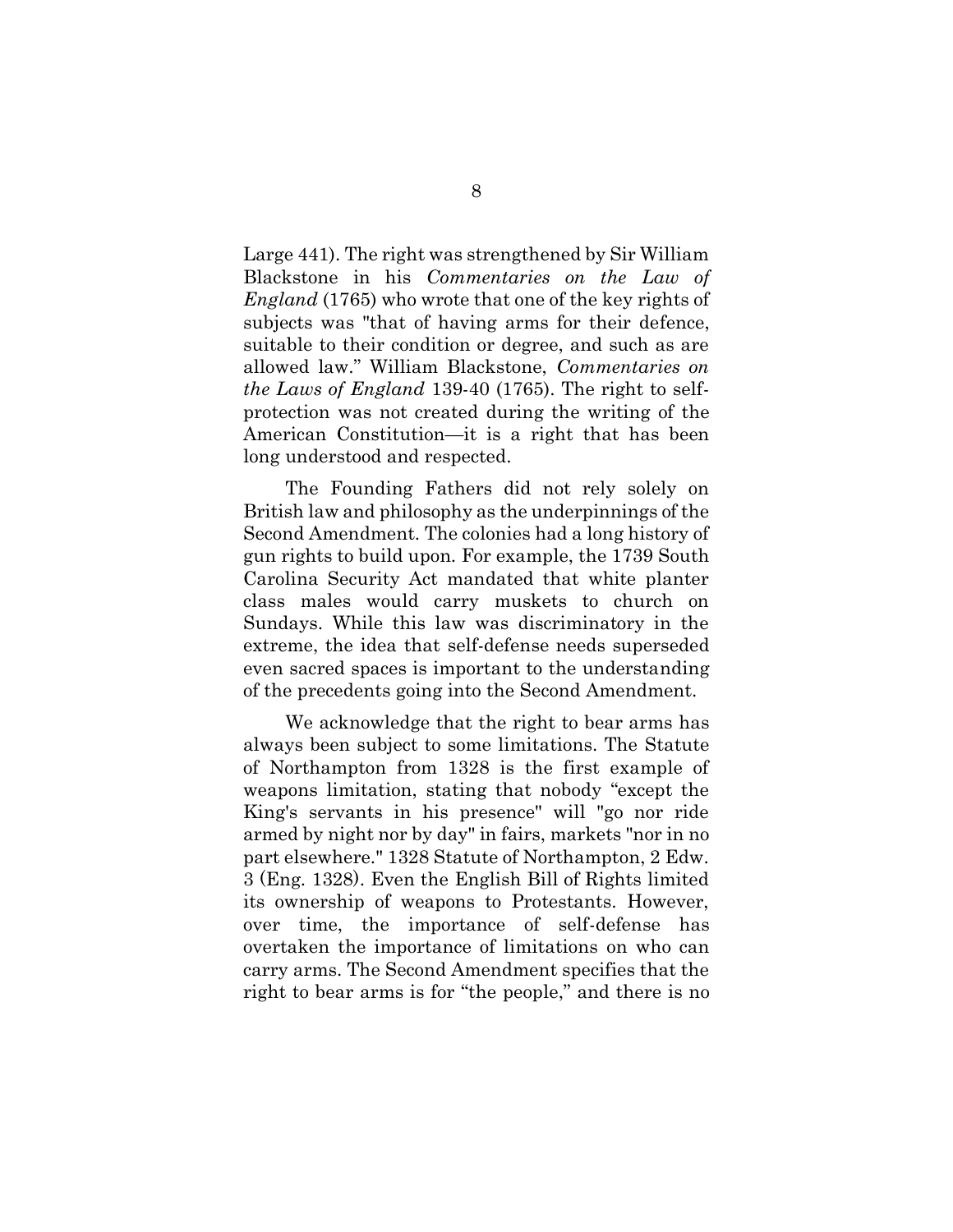limiting commentary on particular "people." In 1866, Senator Jacob Howard called out the importance of "a right appertaining to each and all the people, the right to keep and bear arms" as particularly important. Adam Winkler, "The Secret History of Guns," The Atlantic, (September 2011).

For instance, in 1858, Massachusetts created a weapon law which became a model for seven different states which emphasized legal carrying of a weapon for self-defense. The essential rule stated that "[i]f any person shall go armed with a dirk, dagger, sword, pistol, or other offensive and dangerous weapon, without reasonable cause to fear an assault or other injury, or violence to his person, or to his family or property, he may on complaint of any person having reasonable cause to fear an injury, or breach of the peace, be required to find sureties for keeping the peace" (from Saul Cornell, The Right to Carry Firearms Outside the Home: Separating Historical Myths from Historical Realities, 39 FORDHAM URB. L.J. 1695, 1719-26 (2012)). Carrying a gun for selfdefense was acceptable as long as that was the purpose of carrying it. Some states went even further in expanding the right to carry weapons. California allowed all weapons as long as they were being carried openly. A correspondent with the San Francisco Alta California rationalized open carry, stating, "if the people consider it necessary for their safety and protection to carry pistols or bowie knives, or muskets, or even six pound brass field pieces, let them carry them [openly], for the Constitution of the United States guarantees to the people the right to keep and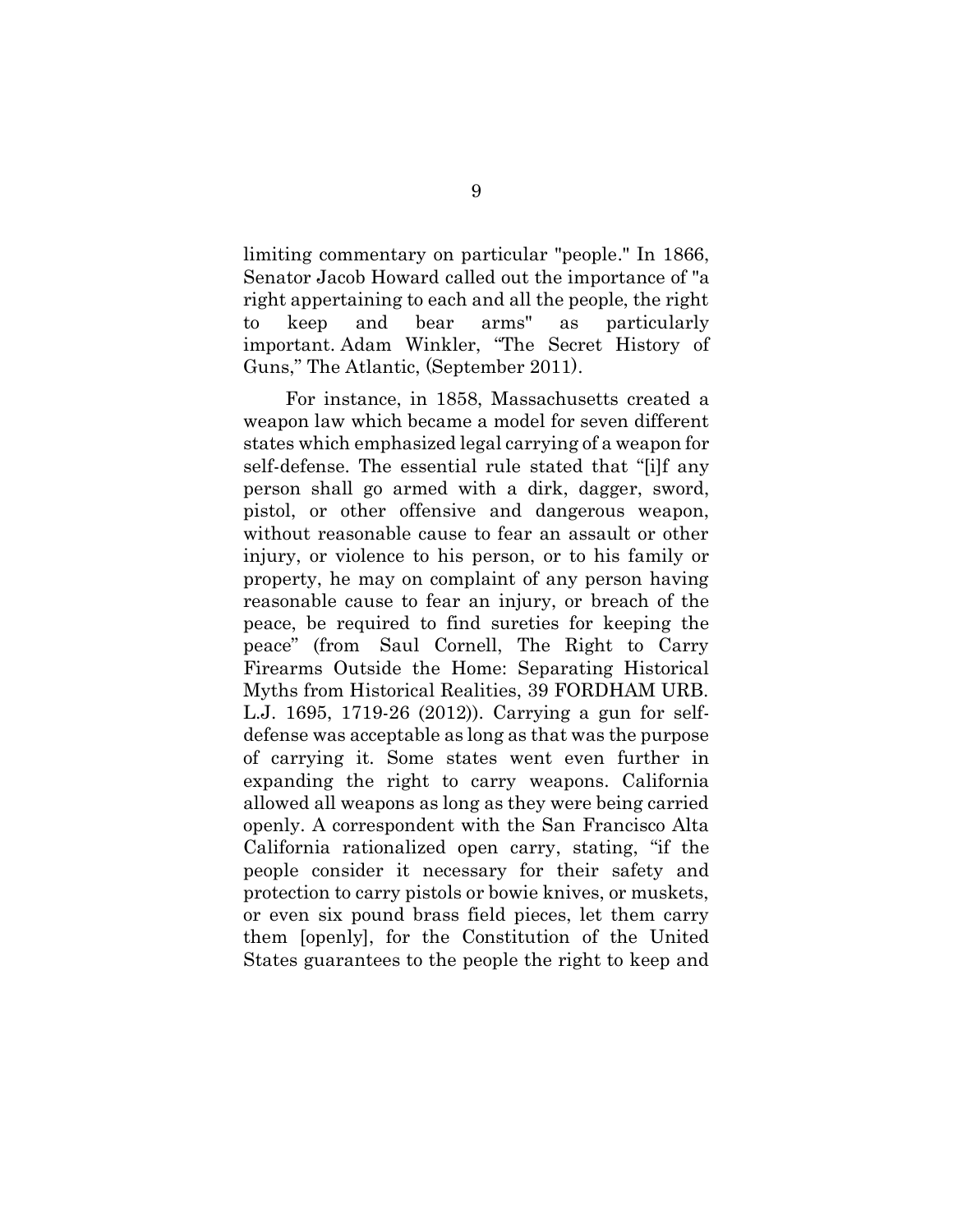bear arms" (Concealed Weapons, ALTA CAL. (S.F.), June 1, 1854, at 2.)

While some reasonable limitations remain, courts have steadily struck down overly broad prohibitions. Such reasonable limitations include prohibitions on the carrying of firearms in sensitive places such as courthouses, and carrying firearms while intoxicated. See, e.g., *State v. Reid*, 1 Ala. 612, 619 (1840); *State v.* Chandler, 5 La. Ann. 489, 490 (1850); State v. Shelby, 2 S.W. 468, 469 (Mo. 1886); State v. Kerner, 107 S.E. 222, 225 (N.C. 1921). The courts have routinely and consistently overturned broad prohibitions against the public carrying of weapons that constitute "arms" within the meaning of the Second Amendment, expanding the fundamental right contained therein. (Wilson v. State, 33 Ark. 557, 559–60 (1878); Nunn, 1 Ga. at 243; In re Brickey, 70 P. 609 (Idaho 1902); Kerner, 107 S.E. 222; Andrews v. State, 50 Tenn. (3 Heisk.) 165 (1871); State v. Rosenthal, 55 A. 610 (Vt. 1903); see Reid, 1 Ala. at 619; Chandler, 5 La. Ann. at 490.)

### <span id="page-16-0"></span>**C. Precedent confirms the right to carry arms outside the home for self-defense**

In *United States v. Miller*, 307 U.S. 174 (1939), this Court ruled that the Second Amendment does not protect the possession of a sawed-off double barrel shotgun. However, *Heller* deemed the ruling in *Miller* as "not only consistent with, but positively suggests" that "the Second Amendment confers an individual right to keep and bear arms" because *Miller* applied the Second Amendment to the "type of weapon at issue." Thus, the Court determined *Miller* to be a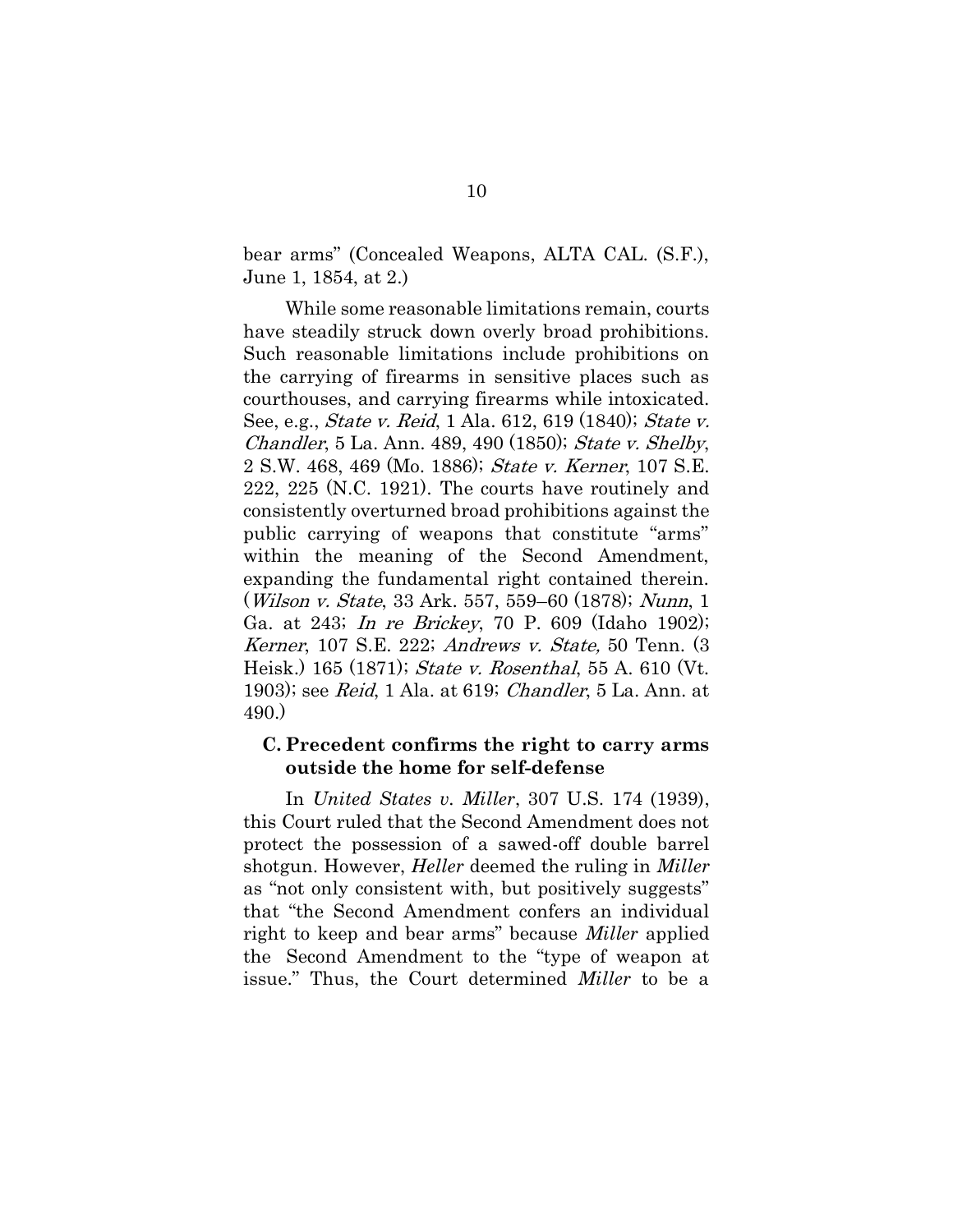limitation of the Second Amendment on protecting "those weapons not typically possessed by law-abiding citizens for lawful purposes," not a thorough dissemination of the Second Amendment. *Heller*, 554 U.S. 570 (2008).

*Heller* establishes that the "inherent right of selfdefense" as "central to the Second Amendment right" of carrying arms not associated with service in a militia. Further, such an arm could be used for "traditionally lawful purpose." 554 U.S. 570 (2008). *McDonald v. City of Chicago*, 561 U.S. 742 (2010) reaffirms that "individual self-defense is 'the central component' of the Second Amendment right' and that 'citizens must be permitted to 'use handguns for the core lawful purpose of self-defense." As illustrated by history, carrying guns outside the home for selfdefense in case of confrontation is well within tradition. While *Heller applies* such a right to within the home, it does not limit the right to *just* the home. A right to self-defense has always applied to outside the home, thus it would only be reasonable to interpret the Second Amendment as applying beyond the home.

Further, the argument that the *Heller* opinion should not "cast doubt on longstanding prohibitions…or laws forbidding the carrying of firearms in sensitive places" would not have made sense under the starting assumption that there is no right to carry arms outside the home. 554 U.S. 570 (2008). Similarly, Caetano v. Massachusetts, 577 U.S. 411 (2016) regarded Caetano's use of her stun gun "outside" on her abusive ex-boyfriend. By carrying the stun gun, Caetano was "able to protect against a physical threat that restraining orders had proved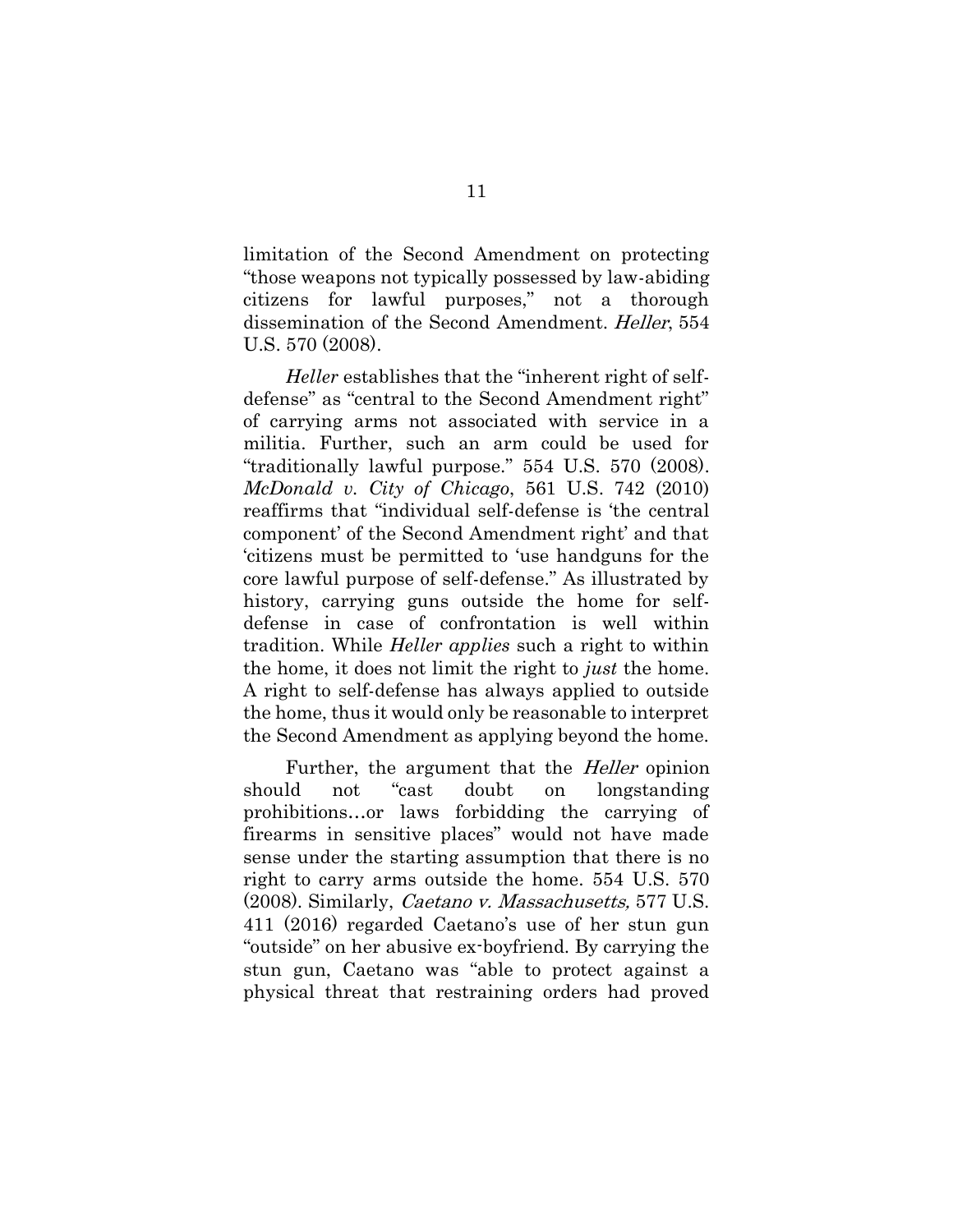useless to prevent." If the right to carry arms outside the home was not protected by the Second Amendment, it would not have been sensible for the Court to reverse the Massachusetts Supreme Judicial Court's decision.

Thus, the Second Amendment confers a right not only to "keep arms" at home, but also to "bear arms" outside the home for the core purpose of self-defense.

### <span id="page-18-0"></span>**II. New York's regulations on concealed carry violate the Second Amendment**

New York's licensing law does not satisfy meansend scrutiny. The Second Amendment should not be argued under rational-basis review, as Heller explicitly eliminated rational-basis review when looking at the Second Amendment. This Court stated that if "all that was required to overcome the right to keep and bear arms was a rational basis, the Second Amendment would…have no effect." Therefore, the New York licensing law should not be examined under such a level of scrutiny.

Heller also declined "to establish a level of scrutiny for evaluating Second Amendment restrictions." 554 U.S. 570 (2008). However, under both intermediate and strict scrutiny, the New York law would fail. We acknowledge that *Heller* states that the opinion should not "cast doubt on longstanding prohibitions…or laws forbidding the carrying of firearms in sensitive places." 554 U.S. 570 (2008). However, the way strict scrutiny treats laws as presumptively invalid does not clash with the Court's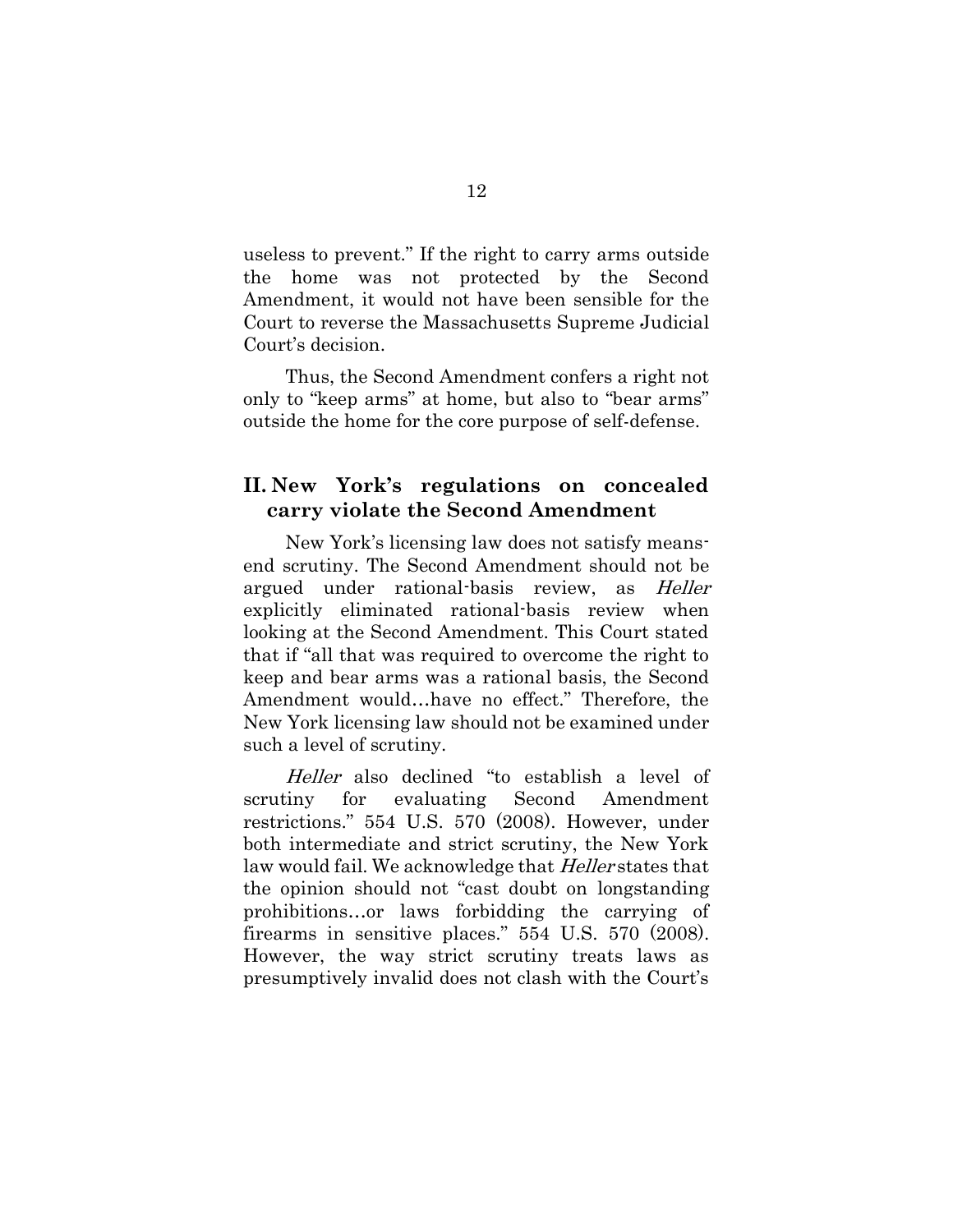recognition of "longstanding prohibitions." Similarly, the First Amendment, which is most often reviewed under strict scrutiny, still faces regulations. Per the definition of strict scrutiny, these regulations must demonstrate a "compelling state interest" and that it is "narrowly tailored" to the government's goal. In the same way, evaluating the Second Amendment under strict scrutiny would still allow prohibitions as long as they meet the standard, which balances the importance of the fundamental constitutional right with governmental goals. Under strict scrutiny, it is clear that the New York law is not "narrowly tailored," and thus it would fail.

The New York law would even fail under intermediate scrutiny, which is less demanding than strict scrutiny. While we acknowledge a legitimate government interest in public safety, the government has failed to prove that New York's licensing law is "substantially related" to achieving their objective. In both intermediate and strict scrutiny, it is the government's burden to prove this, and they have failed to do so.

There is a wealth of data regarding regulations on keeping and bearing arms and their effect on public safety. John R. Lott gathered and analyzed data from 1977 to 1992, releasing "More Guns, Less Crime" in 2010 that included data through 2005. He wrote of "large drops in overall violent crime, murder, rape, and aggravated assault that begin right after the right-tocarry laws have gone into effect." Further, the "murder rate for these right-to-carry states fell consistently every year relative to non-right-to-carry states,"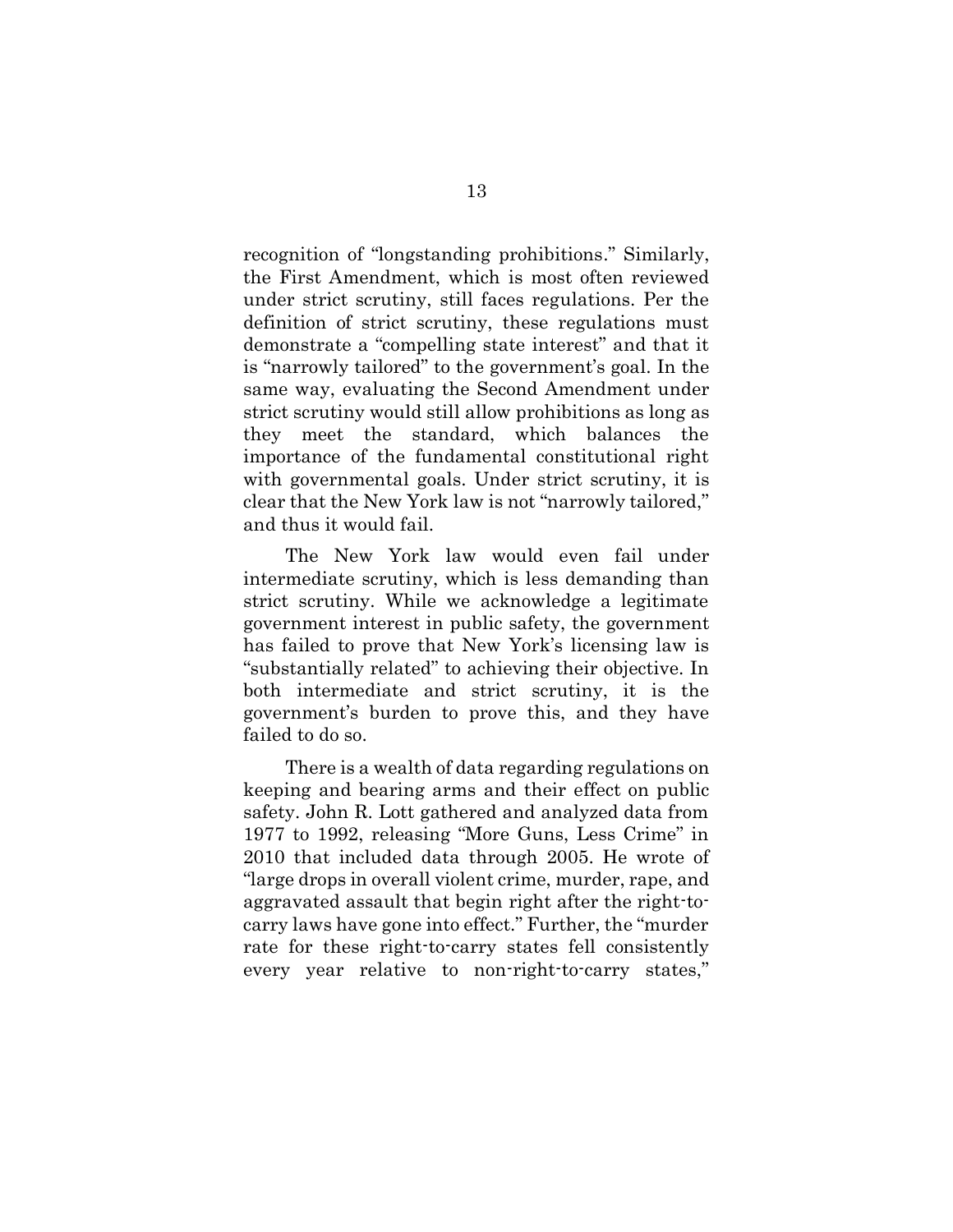starting at 6.3 per 100,000 people and declining to 5.2 after 9 to 10 years after the law.

Concealed-carry permit holders in America are not the ones accounting for a majority of the crime in America. The Violence Policy Center's data demonstrated that "America's 18 million concealedcarry permit holders accounted for 801 firearm-related homicides over a 15-year span...roughly 0.7% of all firearm-related homicides during that time." Additional data indicates that permit holders are most often law-abiding, usually having to pass checks to be issued the license and having lower rates of crime compared to those without licenses. The "proper cause" requirement that decreases the number of licenses therefore does not limit the violence attending handgun misuse. Instead, it inhibits carrying handguns for lawful self-defense by law-abiding citizens.

There is also evidence that indicates that shallissue regimes lead to an increase in victim safety. In 2015, the Crime Prevention Research Center reported that the number of concealed handgun permits grew from "4.6 million in 2007 to over 12.8 million" in 2015. Between 2007 and 2014, murder rates were reported to have "fallen from 5.6 to 4.2 (preliminary estimates) per 100,000," about a 25 percent drop. The murder rate in 2014 was reported by the FBI to be 4.5 per 100,000, and while that was higher than estimated by the study, it is still around a 25 percent drop. In particular, Arizona had a licensed concealed carry regime in 1994. The same year, the state had 10.5 murders per 100,000 people, as reported by the Uniform Crime Reports from the FBI. In 2016, 6 years after Arizona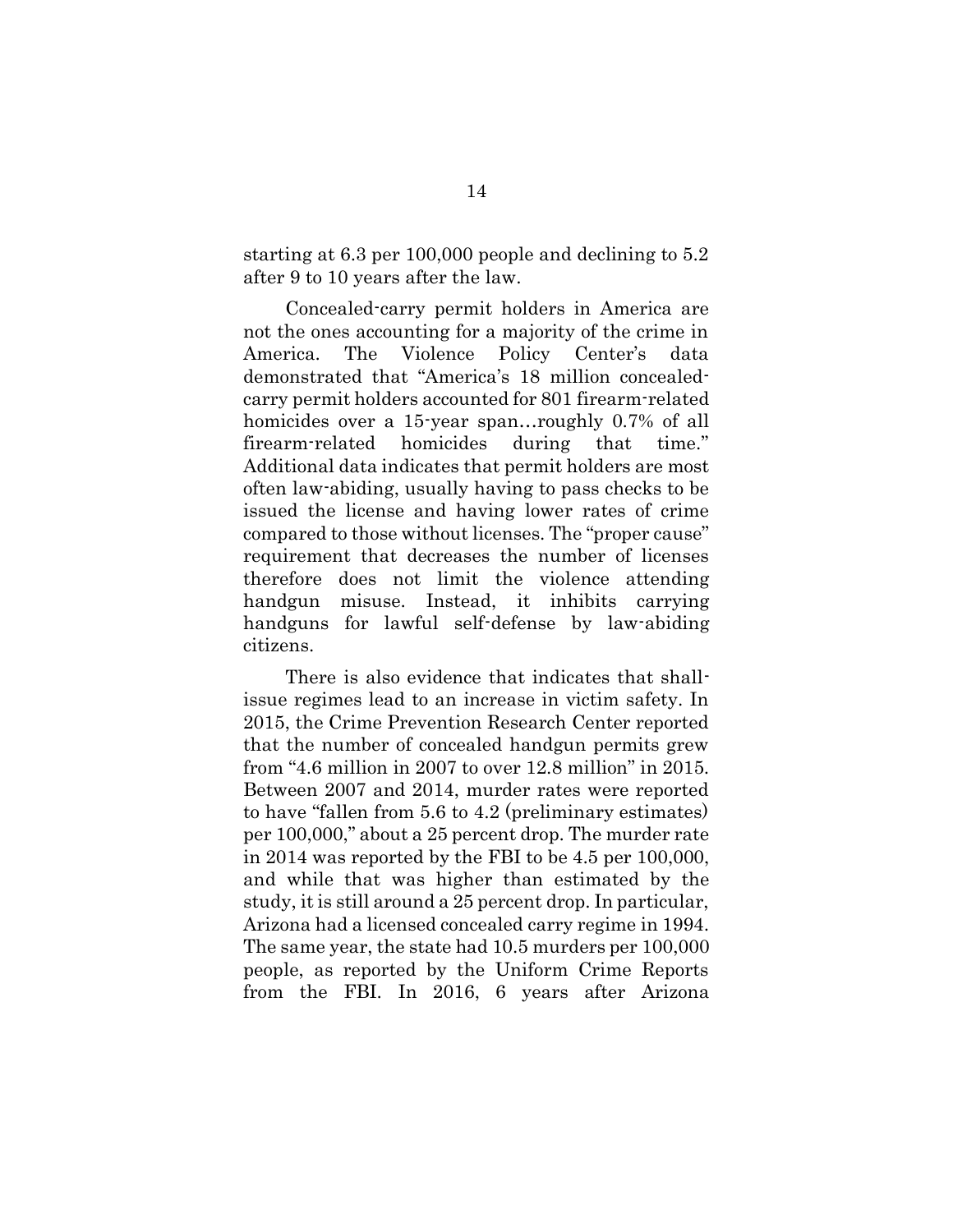implemented a right-to-carry regime for all lawabiding citizens, even without a license, the murder rate was at 5.5 per 100,000. Numerous studies have demonstrated that carrying a firearm improves the outcome for victims. In Priorities for Research to Reduce the Threat of Firearm-Related Violence, the National Research Council concluded that "found consistently lower injury rates among gun-using crime victims compared with victims who used other selfprotective strategies." Such a conclusion is logical, and additionally, surveys indicate that a majority "of defensive gun uses take place outside the home." Specifically, in the 2021 National Firearms Survey, the number was 74.8 percent.

While we are aware of the existence of opposing data, we are not utilizing the data we presented to conclude that shall-issue regimes definitively lead to increased victim safety or that the regimes are the sole factor of decreased crime. The purpose of the included data is also not to demonstrate that there is no correlation between gun regulations and public safety or to claim that data supporting the respondents is invalid. Instead, the data demonstrates that there has been no proven causation or even correlation between may-issue regimes with a "proper cause" requirement and greater public safety.

The National Research Council and Community Preventative Services Task Force (established by the U.S. Department of Health and Human Services) conducted reviews of the scientific literature on the effects of gun policy. These two reviews reached nearly identical conclusions: the evidence was insufficient, and none of the different arguments were convincing.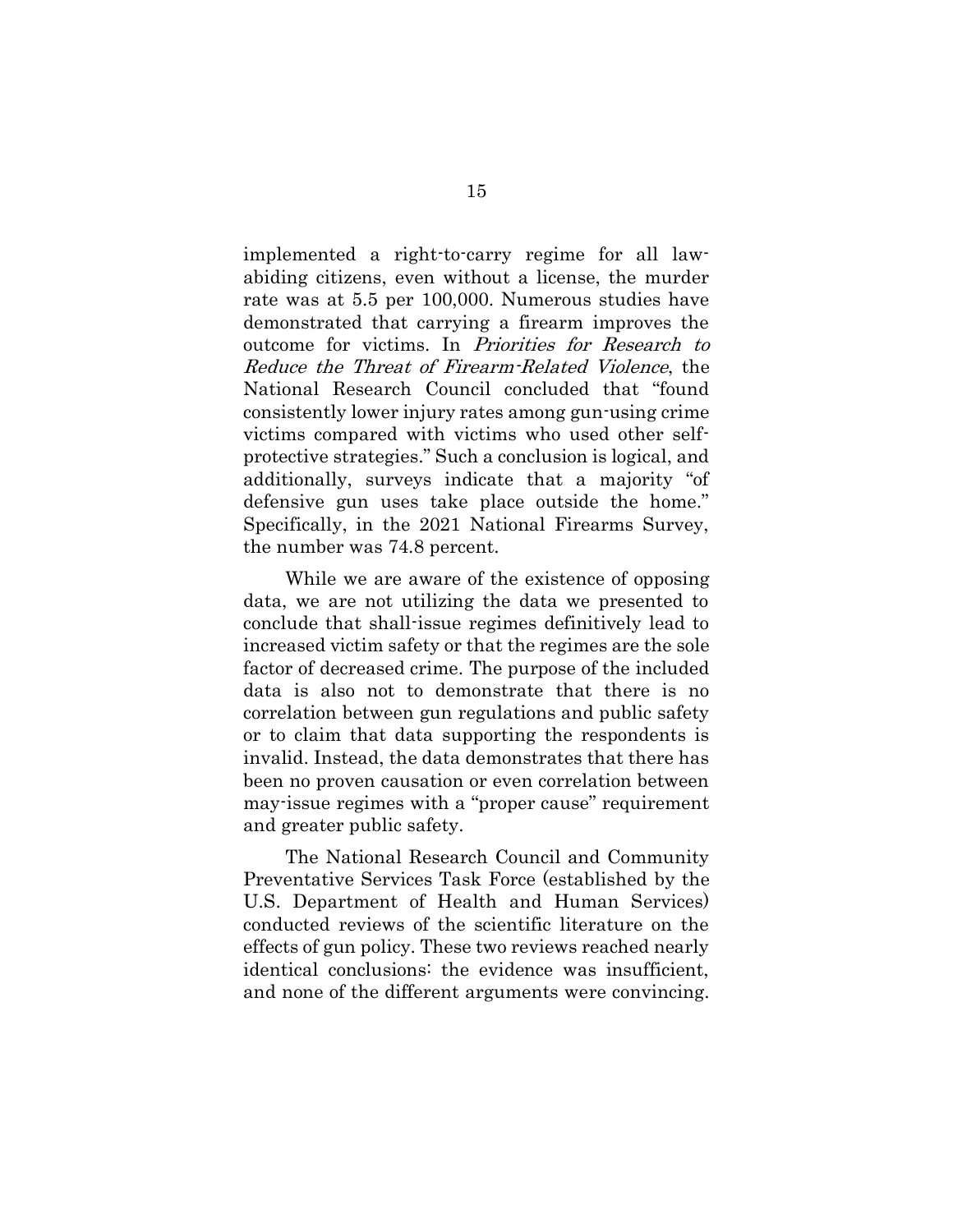The 2004 National Research Council pointed to "sensitivity of the empirical results to seemingly minor changes in model specification" and "statistical imprecision" as reasons why there was no adequate indication of "either the sign or a magnitude of a casual link between the passage of right-to-carry laws and crime rates." They pointed to flaws still prevalent today: an inadequate sample size of only 50 states, numerous unaccounted variables, and insufficiently strong research.

Such studies and reviews have revealed that the data is inconclusive, thus the New York government is unable to prove that their licensing regime is "substantially related," much less "narrowly tailored," to their goal of greater public safety.

Additionally, New York's "proper cause" law is not akin to the time, place, and manner regulations of expression that the Court has deemed constitutional under intermediate scrutiny. Under Ward v. Rock Against Racism, 491 U.S. 781 (1989), this Court outlined a three-pronged test for these restrictions: the regulation must be "content-neutral," it must be "narrowly tailored" to serve a significant governmental interest, it must leave open ample alternative channels for communicating the speaker's message. The "proper cause" law is not "narrowly tailored," and, unlike these restrictions that are evaluated and implemented under objective standards, the New York law requires an atypical need to practice a fundamental right.

As stated in Kachalsky v. City of Westchester, 701 F.3d 81 (2d Cir. 2012), the law requires a very high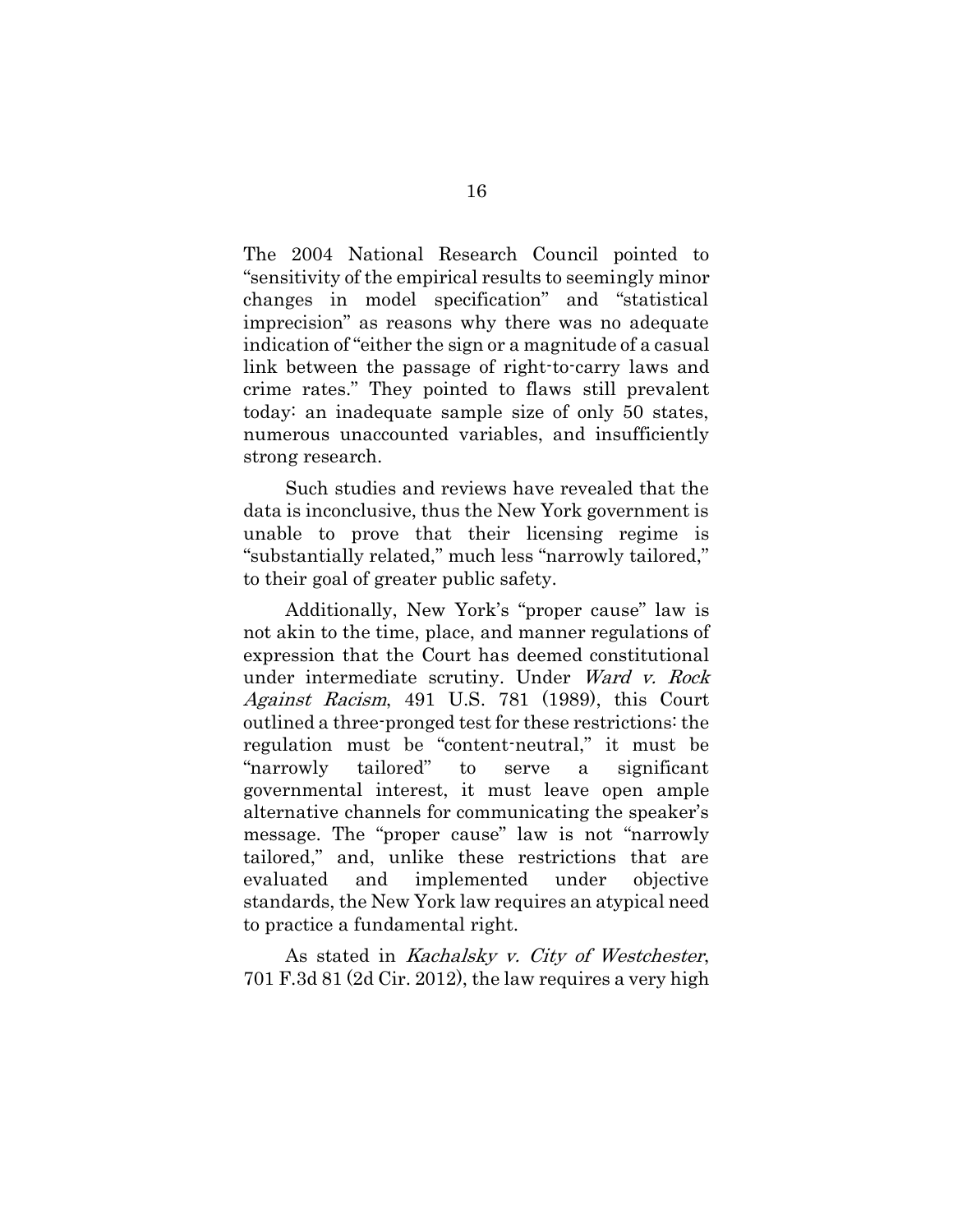standard that someone must "demonstrate a special need for self-protection distinguishable from that of the general community or of persons engaged in the same profession." For New York residents, a "generalized desire to carry a concealed weapon to protect one's person and property does not constitute 'proper cause.'" Kachalsky, 701 F.3d 81 (2d Cir. 2012). Someone must distinguish themselves as more deserving than the rest of their fellow law-abiding citizens in order to carry arms outside their home. Contrastingly, the Second Amendment protects a right to keep and bear arms for "the People," which leads to a "strong presumption that the Second Amendment right is exercised individually and belongs to all Americans." *Heller*, 554 U.S. 570 (2008). According to New York Attorney General Letitia James, only around 65% of the applicants for an unrestricted permit in New York receive one. The Second Amendment right is a baseline assumption, not an exception that requires the subjective judgement of a government official. Requiring a demonstration of an atypical reason to be entitled to a fundamental, constitutional right excludes "typical" New York residents, violating the Second Amendment.

We agree with *Heller's* conclusion that nothing in the opinion "should be taken to cast doubt on longstanding prohibitions on the possession of firearms by felons and the mentally ill, or laws forbidding the carrying of firearms in sensitive places." 554 U.S. 570 (2008). However, restrictions imposed on the Second Amendment should satisfy means-end scrutiny and an additional unique vulnerability standard, which is not at odds with what was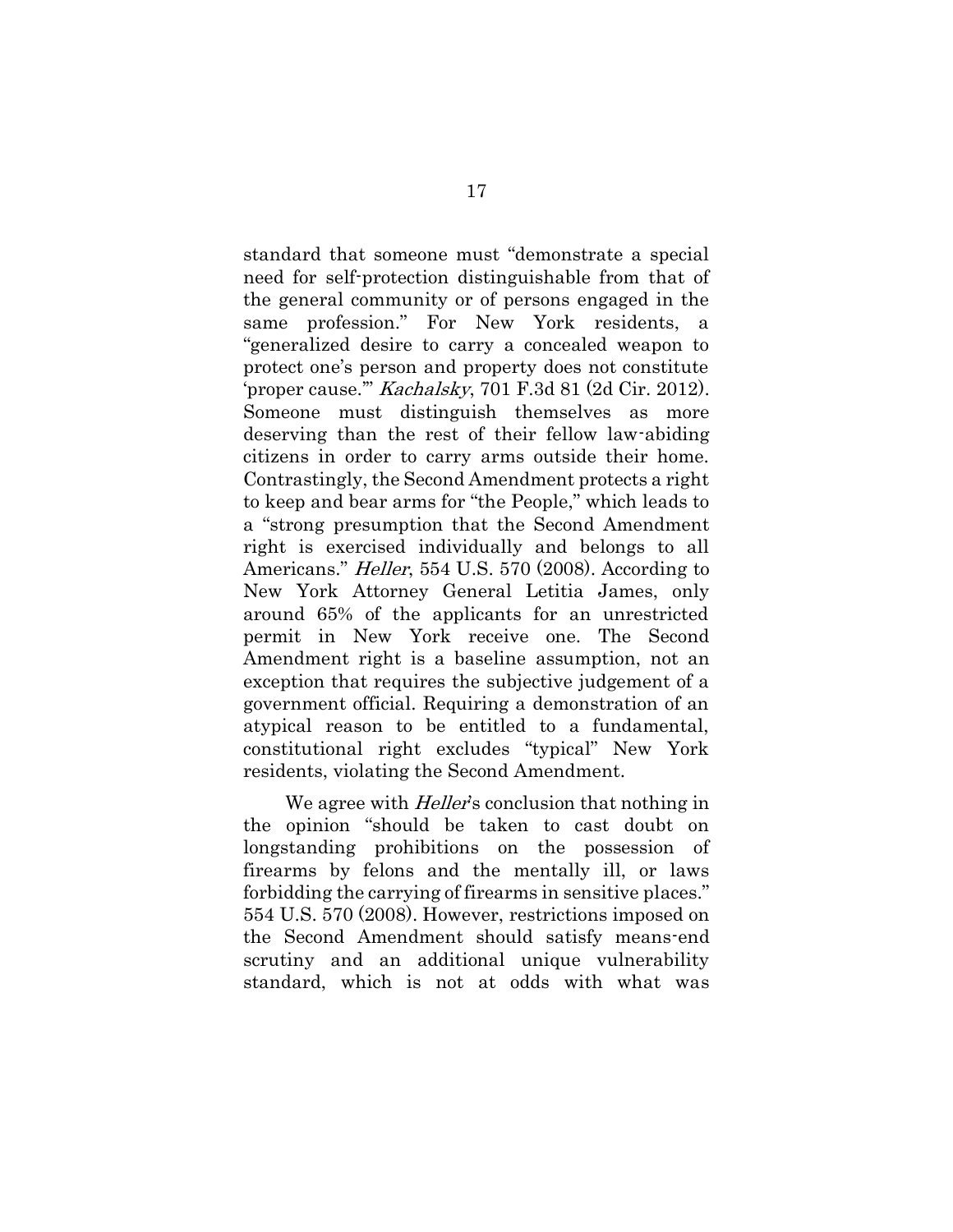determined in *Heller*. Although we have no interest in litigating the exact specifics of what constitutes a "sensitive place," we can propose a rough standard of unique vulnerability. Unique vulnerability means a uniquely vulnerable population, places where guns present a unique danger, or places where a gun poses a unique threat. The burden of proof on the validity of these regulations, however, would still fall on the government.

## <span id="page-24-0"></span>**III. New York's licensing procedure is unconstitutionally vague**

The Fourteenth Amendment guarantees that "no person shall be "deprived of life, liberty, or property without due process of law." U.S. Const. amend. XIV. Thus, every individual has a right to due process. The vagueness doctrine refers to the Court's recognition that due process is violated when the statute at hand is written so vaguely it would lead to arbitrary prosecutions. This precedent has been established in cases such as FCC v. Fox Television Stations, Inc, 556 U.S. 502 (2009), where the Court ruled that since the FCC had a policy of allowing "fleeting" instances of indecency, Fox had no way of knowing that two uses of swear words during live broadcasts would count as more than "fleeting" and result in fines. "Fleeting" was too vague a term and thus deprived Fox of its due process rights.

In regards to the New York law, the question is what exactly would constitute "proper cause." New York defines the term as demonstrating a "special need for self-protection distinguishable from that of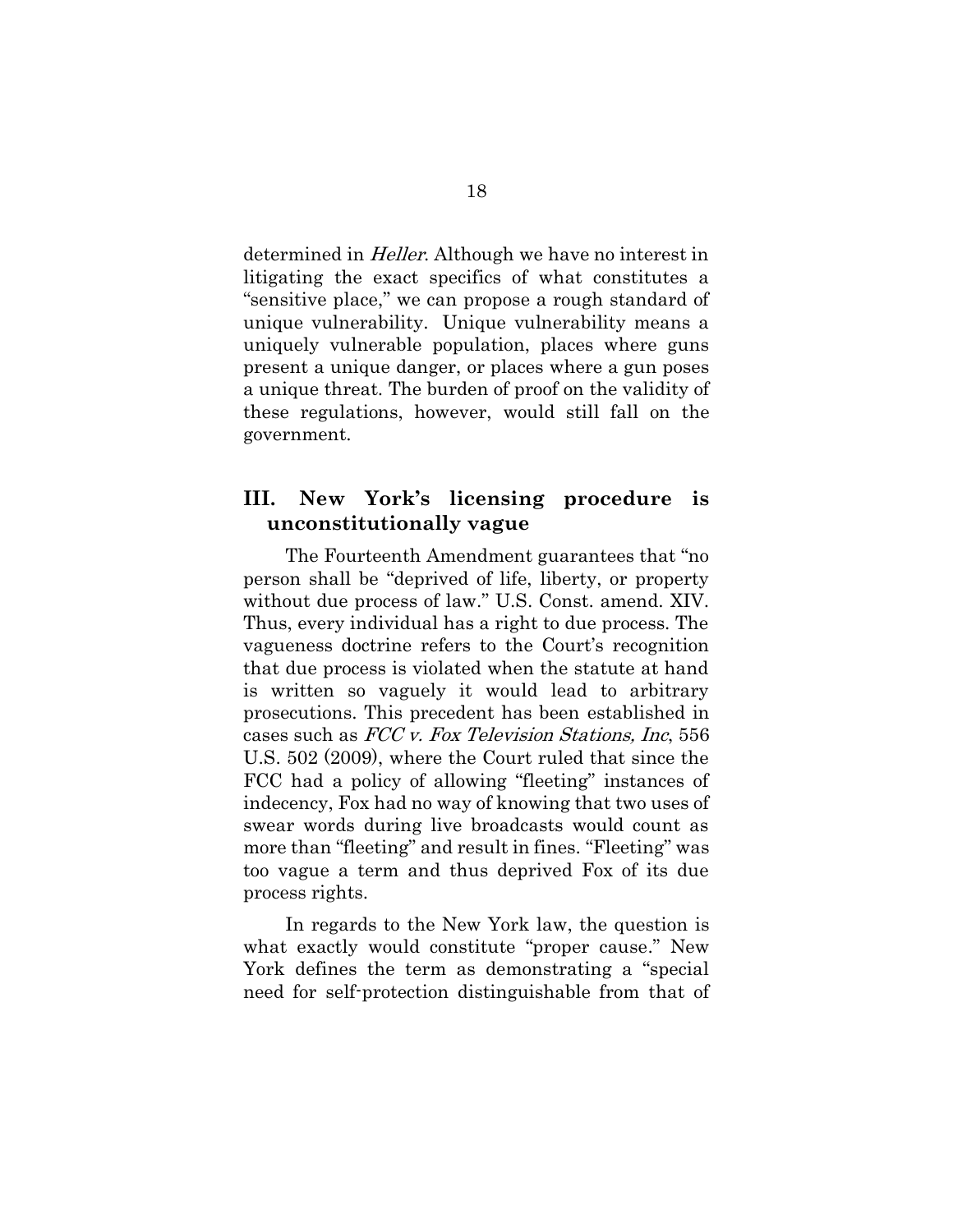the general community." However, such a definition leaves many unanswered questions about what determines a "special need." While past reasons for citizen's receiving and not receiving licenses provide some context, the phrase is never clearly defined.

The vagueness around what constitutes "special need" has resulted in judges within the same county ruling differently on similar cases regarding who should have unrestricted licenses. Online forums are a hotbed of discussion for potential gun owners moving to New York. Many of their conversations focus on discussing which specific judges are known to be more lenient compared to others. Although forums are not a scientific method of evaluating which county is actually more lenient (an impossible task as the state of New York has not released gun ownership statistics), we can see from the internet that there is a strong perception of disparity in attaining a permit that is dependent on the judge. Thus, while these forums do not provide concrete evidence of unequal application, they do demonstrate that the New York law is too vague for consistent application.

New York courts have attempted to bring some clarity to the issue, but they have failed to bring clarification to the law. For example, living or being employed in a "high crime area." In re O'Connor, 585 N.Y.S.2d 1000, 1003 (N.Y. Cty. Ct. 1992), and Martinek v. Kerik, 743 N.Y.S.2d 80, 81 (N.Y. App. Div. 2002) does not merit a need for protection. People whose jobs require them to "carry large amounts of cash in areas 'noted for criminal activity." Bernstein v. Police Dep't of City of New York, 85 A.D.2d 574, 574  $(N.Y.$  App. Div. 1981); see also, e.g., *Theurer v. Safir*,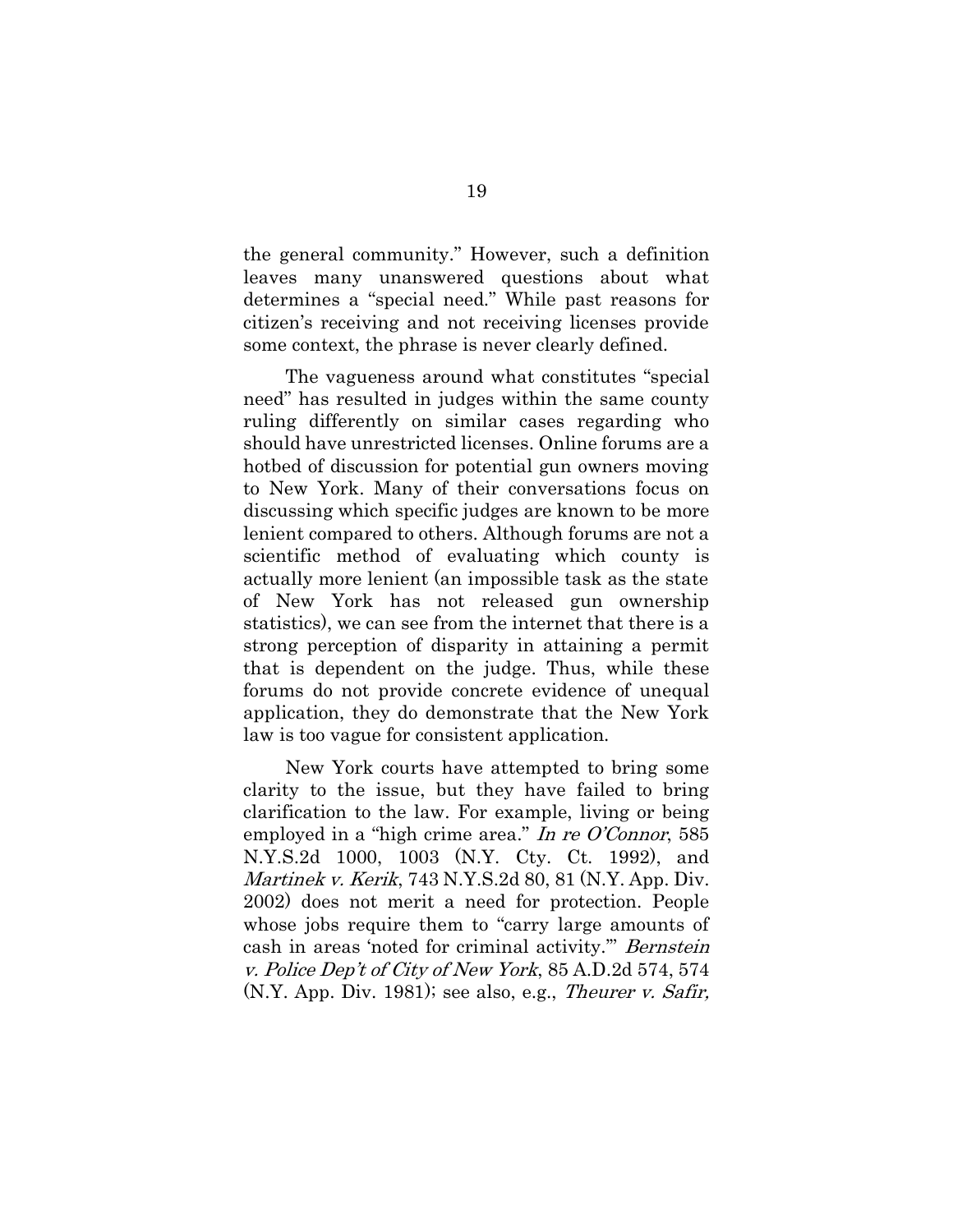254 A.D.2d 89, 90 (N.Y. App. Div. 1998) also do not merit protection. Thus, the question remains of what circumstances constitute a "special need." The law also does not answer the question of what constitutes the "general community" from which someone's need must be distinguished. Thus, given how unclear the language of the New York statute is, it is patently in violation of the vagueness doctrine and cannot be considered valid.

There is a particular danger to unequal application made possible by vagueness in gun laws. Historically, this lack of equal protection allowed for extreme inequality in gun rights, particularly regarding the racism that trumped impartiality and unconstitutionally, preventing people's ability to practice their Second Amendment right. In Waters v. State in Maryland, Cooper v. Mayor of Savannah, and a host of other cases and laws predating the Civil War (State v. Newsom 1844, Maryland Dec. 1831 Act, Florida Jan. 1831 Act, Georgia Dec. 23, 1833 Act, Mississippi March 15, 1852 Act), restrictions on ownership of guns by "free persons of color" were common as the white population feared rebellion. These laws were followed by the Reconstruction Black Codes such as the 1865 Mississippi Act to Regulate the Relation of Master and Apprentice Relative to Freedmen (Certain Offenses of Freedmen, 1865 Miss. Laws p. 165, § 1), which prohibited Black people from owning firearms, ammunition, dirks, or bowie knives. These laws were eventually and correctly overturned. However, the history of these laws points to the necessity of clarified laws that ensure equal protection and due process.